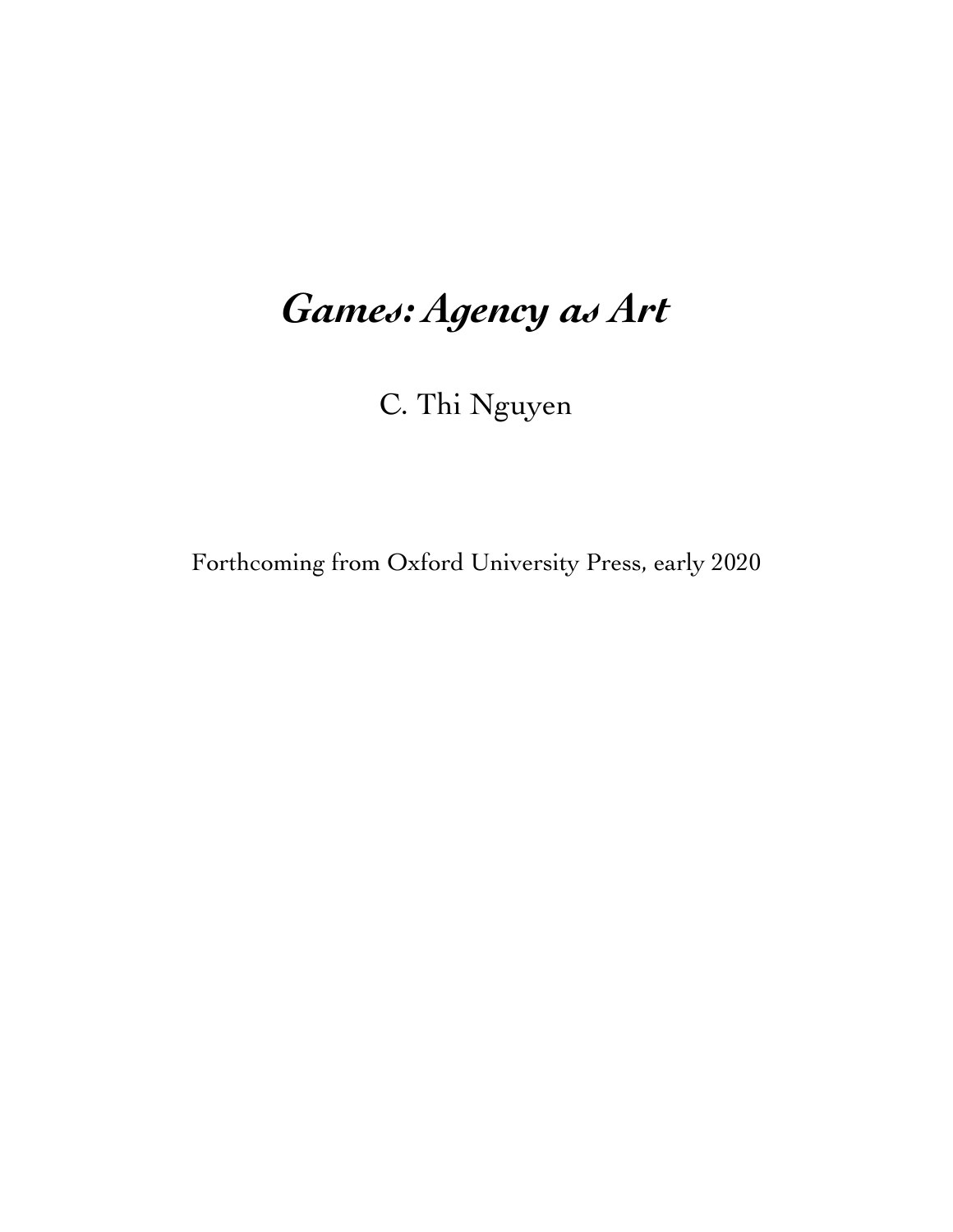# **TABLE OF CONTENTS**

# **PART I: GAMES AND AGENCY**

- **Chapter 1: Agency as art**
- **Chapter 2: The possibility of striving play**
- **Chapter 3: Layers of agency**
- **Chapter 4: Games and autonomy**

## **PART II: AGENCY AND ART**

- **Chapter 5: The aesthetics of agency**
- **Chapter 6: Framed agency**
- **Chapter 7: The distance in the game**

# **PART III: SOCIAL AND MORAL TRANSFORMATIONS**

- **Chapter 8: Games as social transformation**
- **Chapter 9: Gamification and value capture**
- **Chapter 10: The value of striving**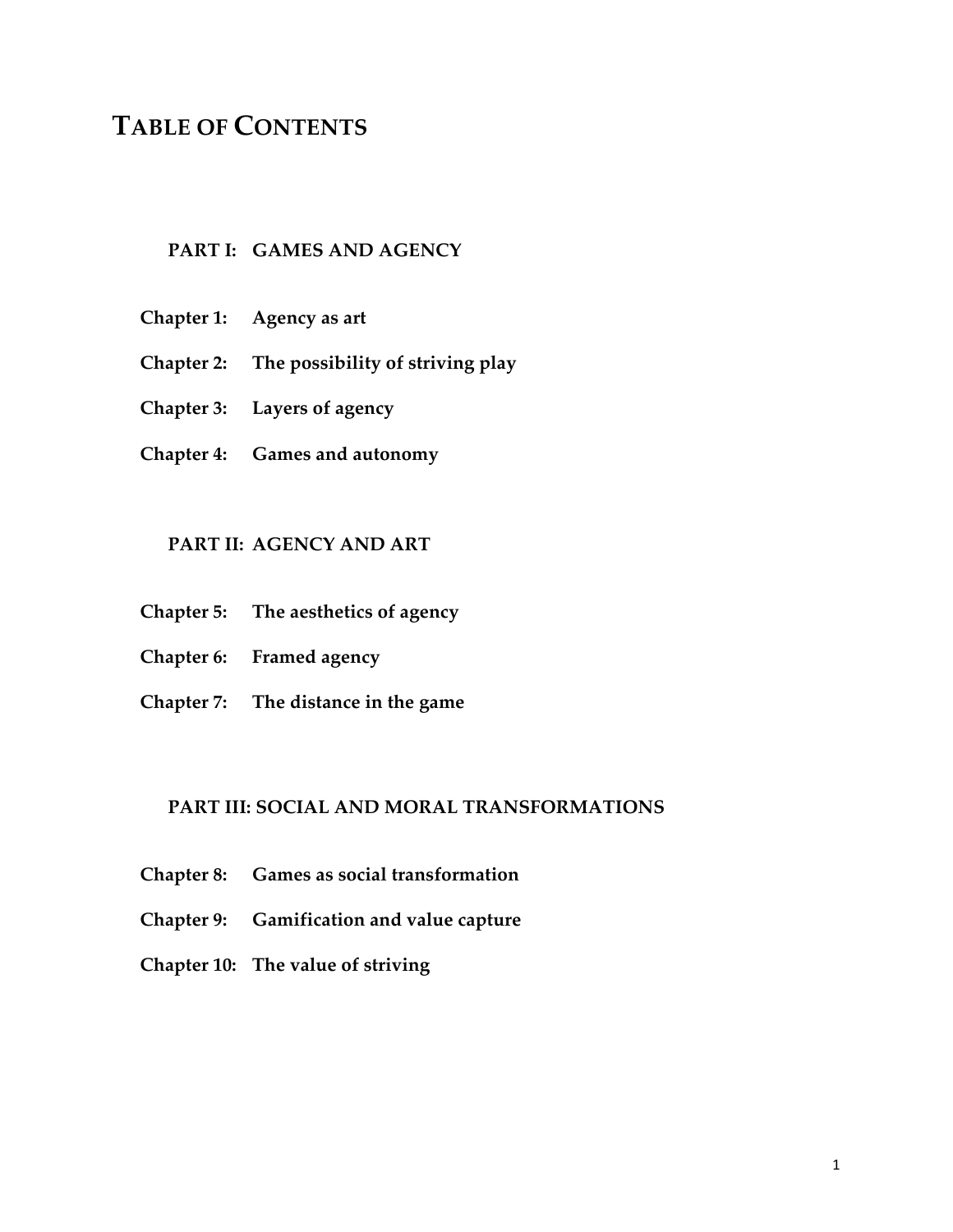*Thanks to Oxford University Press for permitting me to offer Chapter 1 as a preview.* 

# **Chapter 1: Agency as Art**

Games can seem like an utterly silly way to spend one's time. We struggle and strain and sweat — and for what? The goals of games seem so utterly arbitrary. Game players burn energy and effort, not on curing cancer or saving the environment, but on trying to beat each other at some unnecessary, invented activity. Why not spend that time on something real?

But the goals of a game aren't actually arbitrary at all. They only seem arbitrary when we look in the wrong place. In the rest of life, we are used to justifying our goals by looking at the value of the goals themselves, or by looking to forward to what follows from those goals. But with the goals of games, we often need to look *backwards*. We need to look at the value of the activity of pursuing those goals. In ordinary practical life, we usually take the means for the sake of the ends. But in games, we can take up an end for the sake of the means. Playing games can be a *motivational inversion* of ordinary life.

Seeing this motivational structure will also help us to understand the essential nature of games. A game tells us to take up a particular goal. It designates abilities for us to use in pursuing that goal. It packages that all up with a set of obstacles, crafted to fit those goals and abilities. A game uses all these elements to sculpt a form of activity. And when we play games, we take on an alternate form of agency. We take on new goals and accept different sets of abilities. We give ourselves over to different — and focused — way of inhabiting our own agency. Goals, ability, and environment: these are the means by which the game designer practices their art. And flexing our own agency to fit — that is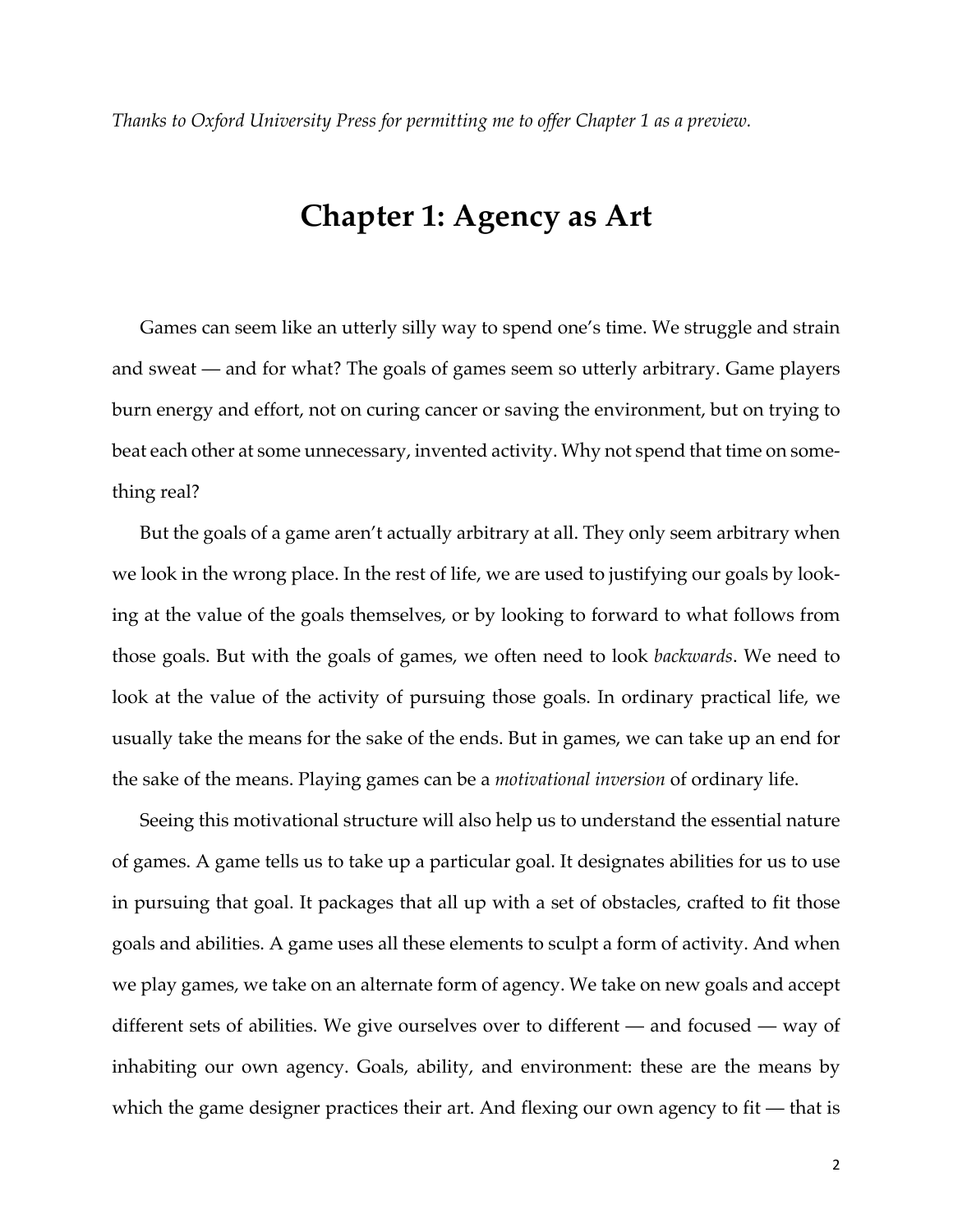how we experience the game designer's art.

Games, then, are a unique social technology. They are a method for inscribing forms of agency into artifactual vessels: for recording them, preserving them, and passing them around. And we possess a special ability: we can be fluid with our agency and submerge ourselves in alternate agencies designed by another. In other words, we can use games as to communicate forms of agency. Games are part of our human practices of inscription. Painting lets us record sights, music lets us record sounds, stories lets us record narrative, and games let us record agencies. That can be useful as part of our development. Just as novels let us experiences lives we have not lived, games let us experience forms of agency we might not have discovered on our own. But those shaped experiences of agency can be valuable in themselves, as art.

Consider *Sign*, a product of the avant-garde wing of role-playing games (Hymes and Seyalioglu 2015). It's a live-action role-playing game about inventing language. The game is based on a true story. In the 1970s, Nicaragua had no sign language; deaf children were deeply isolated. Eventually, the government brought together deaf children from across the country to form an experimental school, whose goal was to teaching those children to lip-read. Instead, the children collectively and spontaneously invented their own sign language. In the game *Sign*, the players take up the roles of those children. The game assigns each player a backstory, and an inner truth that they have always wanted to communicate. For example, "I'm afraid one day I'll be like my parents," and "I'm afraid [my cat] Whiskers thinks I've left her."

The game is played in total silence. The only way to communicate is through a new sign language, which the players will invent during the game. There are three rounds. In each round, every player invents a single sign and teaches it to the other players. Then,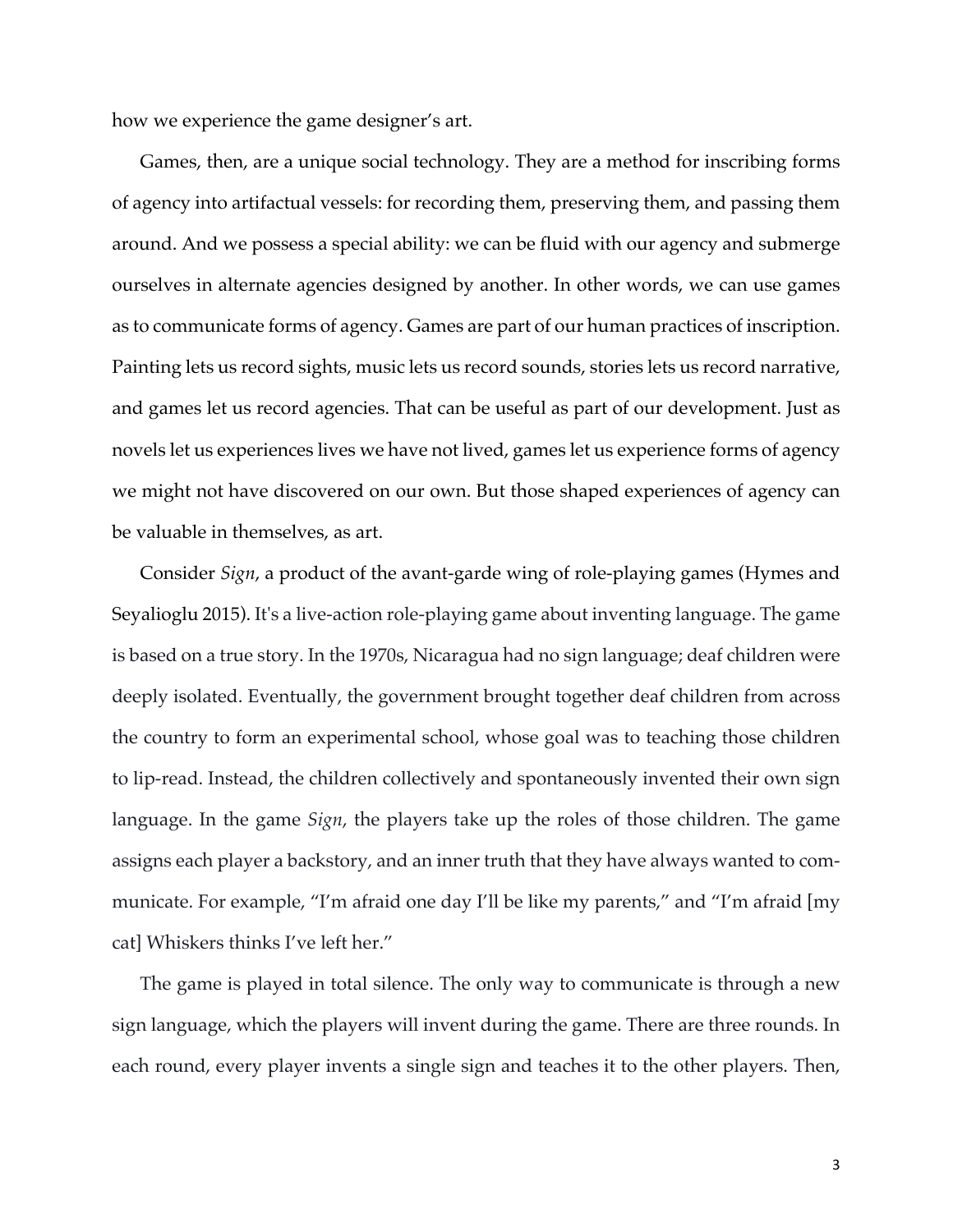all players attempt to have a freeform conversation, desperately struggling to communicate through their tiny inventory of signs. Invented signs get used and modified; new signs evolve spontaneously from old signs. Communication happens painfully and slowly, with the occasional rare and luminous breakthrough. And every time you feel that you are misunderstood, or do not understand somebody else, you must take a marker and make a "compromise mark" on your hand.

The experience of the game is utterly marvelous. It is intense, absorbing, frustrating, and surprisingly emotional. But to have that experience, the player must commit, temporarily, to the goal of communicating their particular inner truth. And that commitment, combined with the particular rules of the game, leads to a very concentrated practical experience. To play *Sign* is to become utterly absorbed in the practical details of inventing language and stabilizing meanings.

Here, then, is the particular motivational state of game playing which I wish to investigate. The rules of the game tell us to care about something and we start caring about it. A board game instructs us to care about collecting one color of token. A video game tells us to care about stomping on little mushroom people. A sport tells us to get a ball in a net. In order to achieve that cherished state of absorbed play, we let that goal occupy our consciousness, for a while. And the fact that the game designer specifies goals and abilities for the player to take on  $-$  that is precisely what makes games distinctive as an art form.<sup>1</sup>

#### **Frameworks and approaches**

 $\overline{a}$ 

My interest here is in uncovering the unique potential and the special value of games.

 $1$  For simplicity's sake, I will speak as if there is a singular game designer, when in actuality, games are often designed in large teams.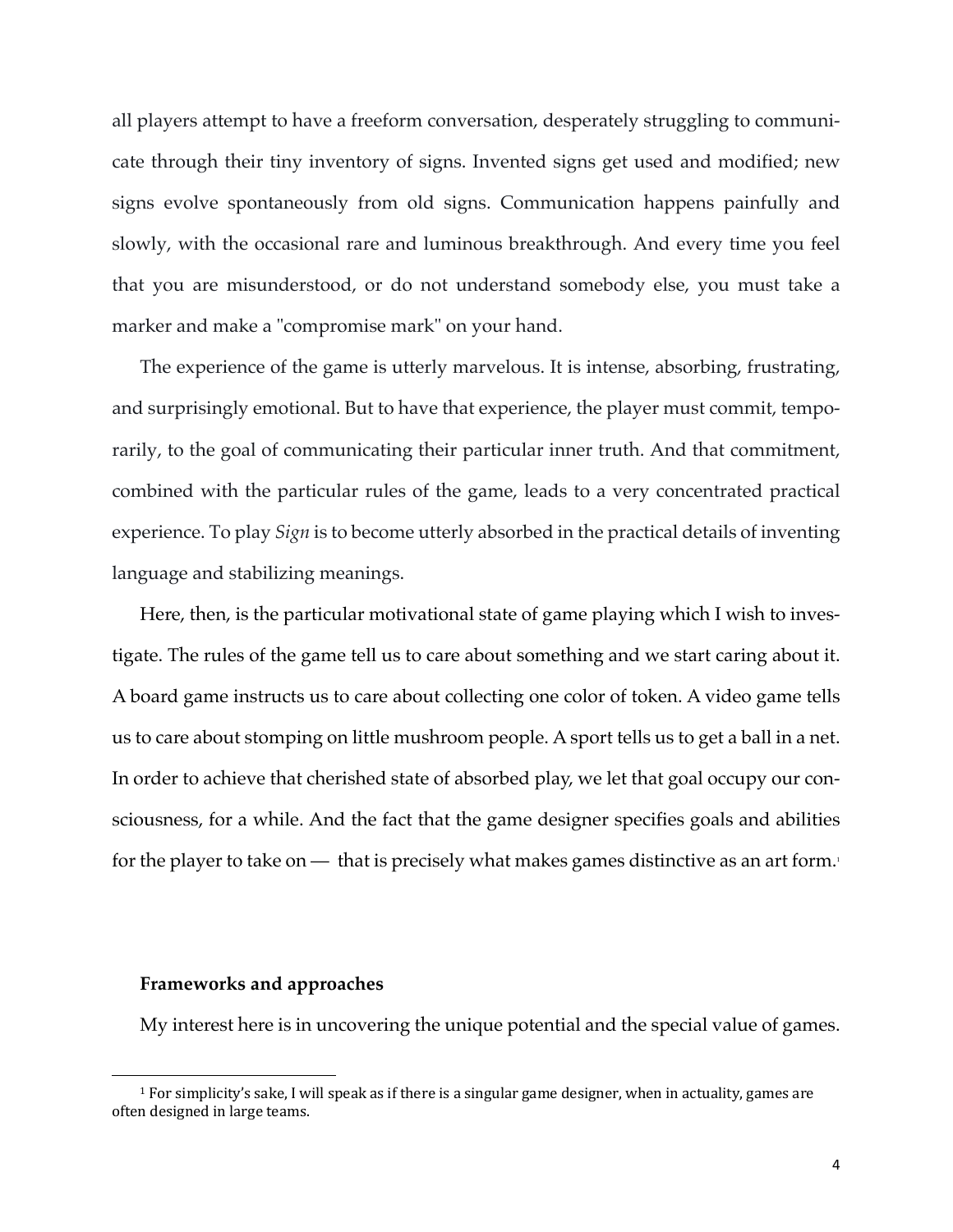There have been, in recent years, many arguments for the value and importance of games. In many cases, however, these arguments tend to avoid looking at some of the more unique qualities of games. Instead, they assimilate games to some other, more respectable category of human practice. We've seen arguments that games are art because they are a type of fiction (Tavinor 2009). We've seen arguments that games are a type of cinema, which add a new technique — interactivity — to the familiar lexicon of cinematic techniques (Gaut 2010). We've seen arguments that games are a kind of conceptual art that is valuable when it offers social critique (Flanagan 2013). We've seen arguments that games can be a special way of making arguments, with can criticize economic and political systems by simulating them (Frasca 2003; Bogost 2010). And surely, games can function in these ways. Many modern video games surely are a kind of fiction and a kind of interactive cinema. And games can, as Ian Bogost puts it, function as a kind of procedural rhetoric, making arguments by modeling causal systems in the world. But I worry that overemphasizing these sorts of approaches may also suppress our appreciation and understanding of the truly unique potential of games.<sup>2</sup>

Over in the philosophy of sport, the value of game playing is usually spelled out in terms of skills, excellences, and achievements. But notice that this also cashes out the value of games in some very familiar currency. For example, Tom Hurka argues that games are valuable because they enable difficult achievements. But difficult achievements are, obviously, not confined to games. Curing cancer and inventing a better mouse-

 $\overline{\phantom{a}}$ 

 $2$  My account is moderately aligned, in spirit, with those scholars who call themselves 'ludologists', who argue that games are a unique category and should be studied as such. For surveys of ludology, and of the debate between narratology and ludology, see (Nguyen 2017c) and (Kirkpatrick 2011, 48-86). For key texts of ludology, see (Aarseth 1997; Frasca 1999; Eskelinen 2001). I differ from some of the classic positions in ludology in many of the details. In particular, see Chapters 3-6.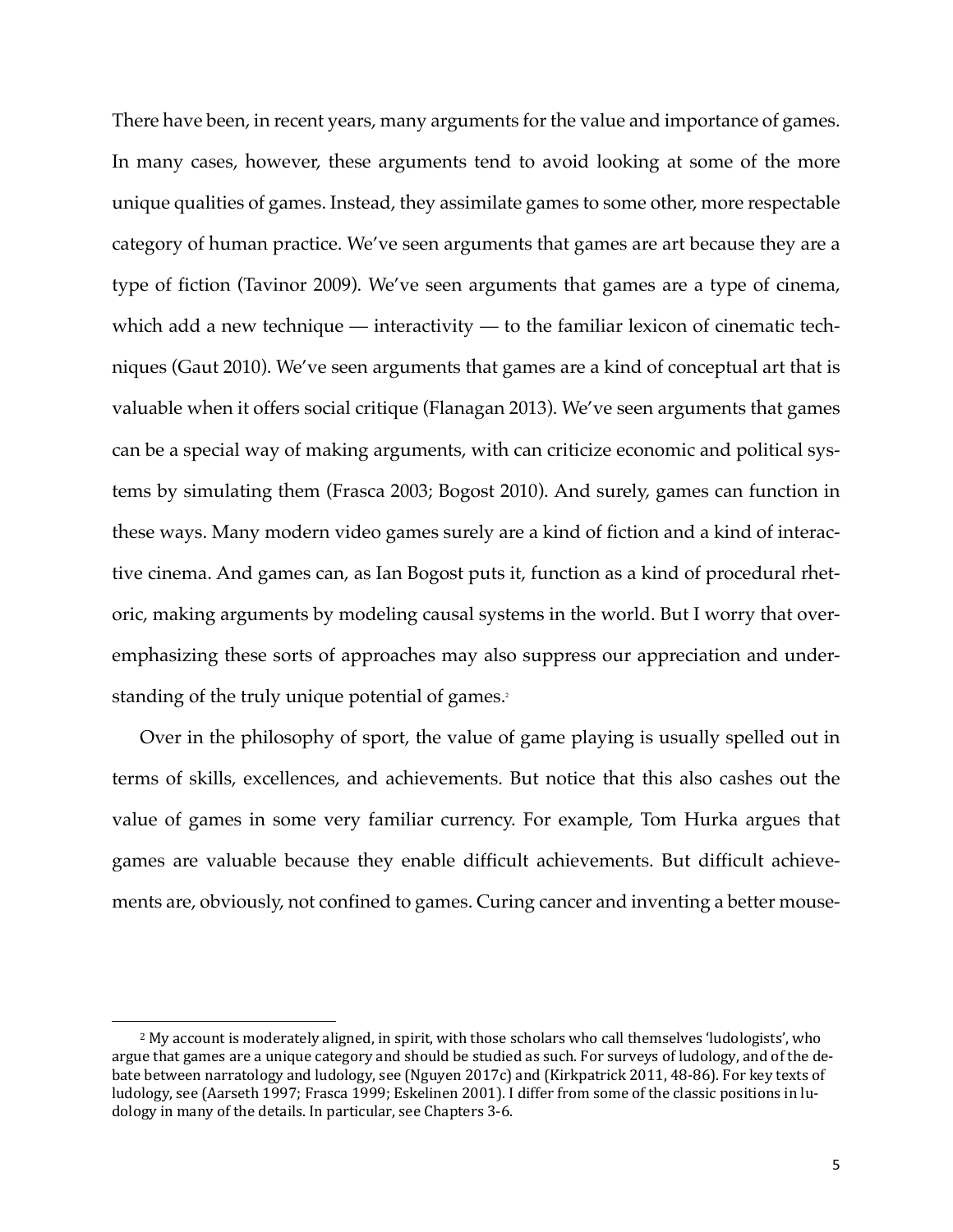trap would also be difficult achievements, and they would give us something useful, besides. This leads Hurka to conclude that playing games is generally less valuable than engaging in more useful non-game activities. Science and philosophy are valuable in the same way as games, in offering difficult achievements, but also valuable other ways. They give us at truth and understanding, or at least some useful tools, as well as difficulty. Games can offer us only difficulty (Hurka 2006). Games might truly come into their own, says Hurka, once we've solved all our practical problems and entered some sort of techno-futurist Utopia. But in the meantime, we're probably better off doing something more useful with our lives. Notice that Hurka's conclusion arises precisely because he thinks games are valuable in virtue of something rather commonplace — difficulty rather than in virtue of something unique. Thus, the value of games is easily superseded by the value of other, equally difficult but more practical activities.

All these approaches miss much of what's special about games. Games, I will argue, are a distinctive art form. They offer us access to a unique artistic horizon and a distinctive set of social goods. They are special, as an art, because they engage with human practicality — with our ability to decide and do. And they are special, as a practical activity, precisely because they are an art. In ordinary life, we have to struggle to deal with whatever the world throws at us using whatever means we happen to have lying around. In ordinary life, the form of our struggle is usually forced on us by an indifferent and arbitrary world. In games, on the other hand, the form of our practical engagement is intentionally and creatively configured by the game's designers. In ordinary life, we have to desperately fit ourselves to the practical demands of the world. In games, we can engineer the world of the game, and the agency we will occupy, to fit us and our desires. Struggles in games can be carefully shaped in order to be interesting, fun, or even beautiful for the struggler.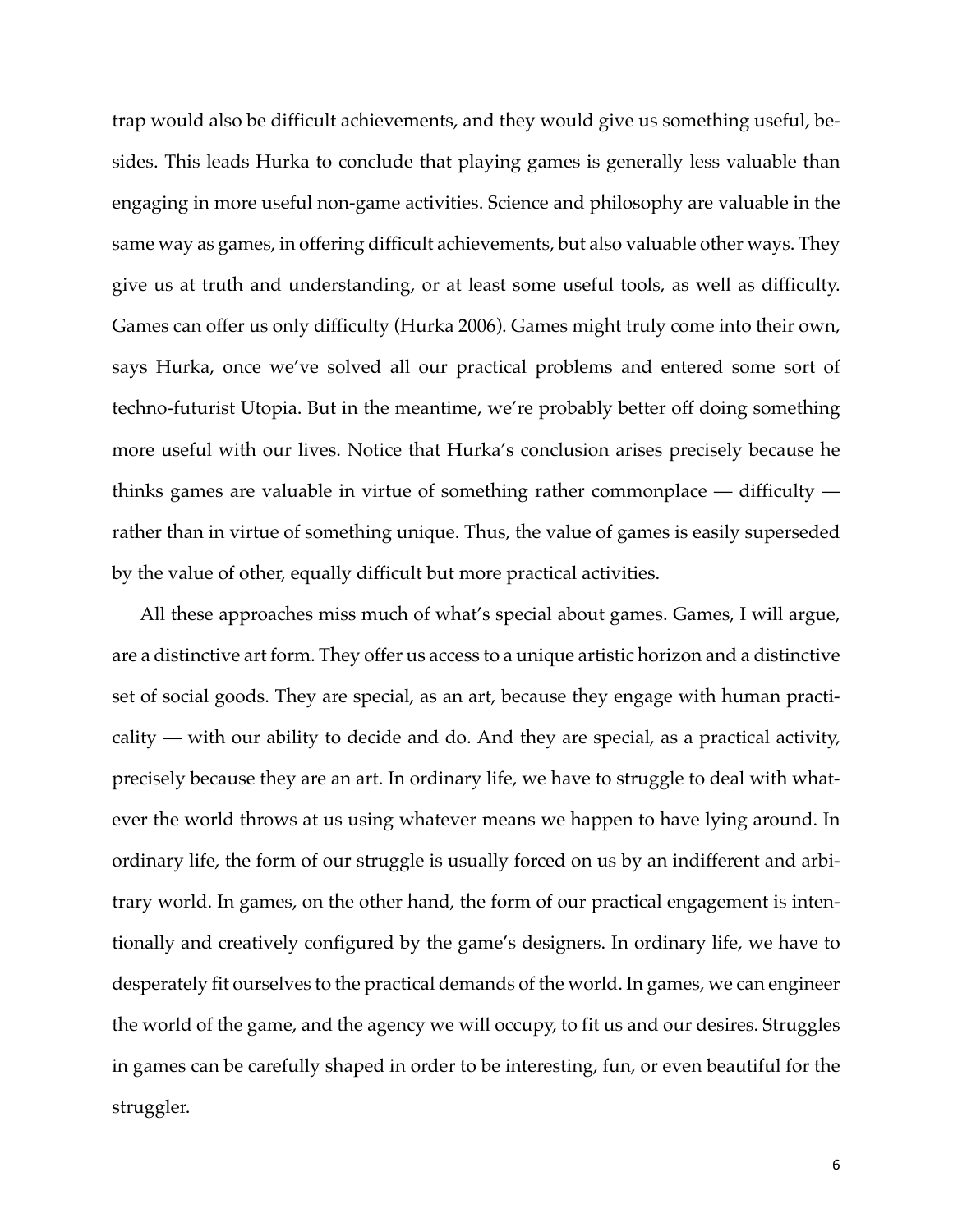This is enabled, in significant part, by the peculiar nature of our in-game ends. Games ends are extremely different from the sorts of ends we stand behind in ordinary life. Our values, in ordinary life, are largely recalcitrant. Much of what we value seems universal and immoveable. We value life, freedom, and happiness. Even with our personal values, there's typically little short-term flex. I care about art, creativity, and philosophy. Changing my core values would take, at the very least, significant time and effort. My basic values are thick and recalcitrant. But game activity is different. We can change our ingame ends easily and fluidly. We can adopt new ends, which will guide our actions for the duration of the game, and then drop them in an instant. When we play games, we take on temporary agencies — temporary sets of abilities and constraints, along with temporary ends. We have a significant capacity for agential fluidity, and games make full use of that capacity.

## **Suits and striving**

Why think we have this strange capacity for agential fluidity? The best place to start is Bernard Suits' analysis of games. Let's start with what Suits calls the "portable version" of his definition (Suits 2005, 55):

Playing a game is the voluntary attempt to overcome unnecessary obstacles.

In a marathon, the point isn't simply to get to the finish line. Usually, we don't actually care about being at that particular spot, in and of itself. We know because we don't try to get there as efficiently as possible. We don't take shortcuts, and we don't take a taxi. The whole point is to get there within certain limitations. Suits contrasts game playing with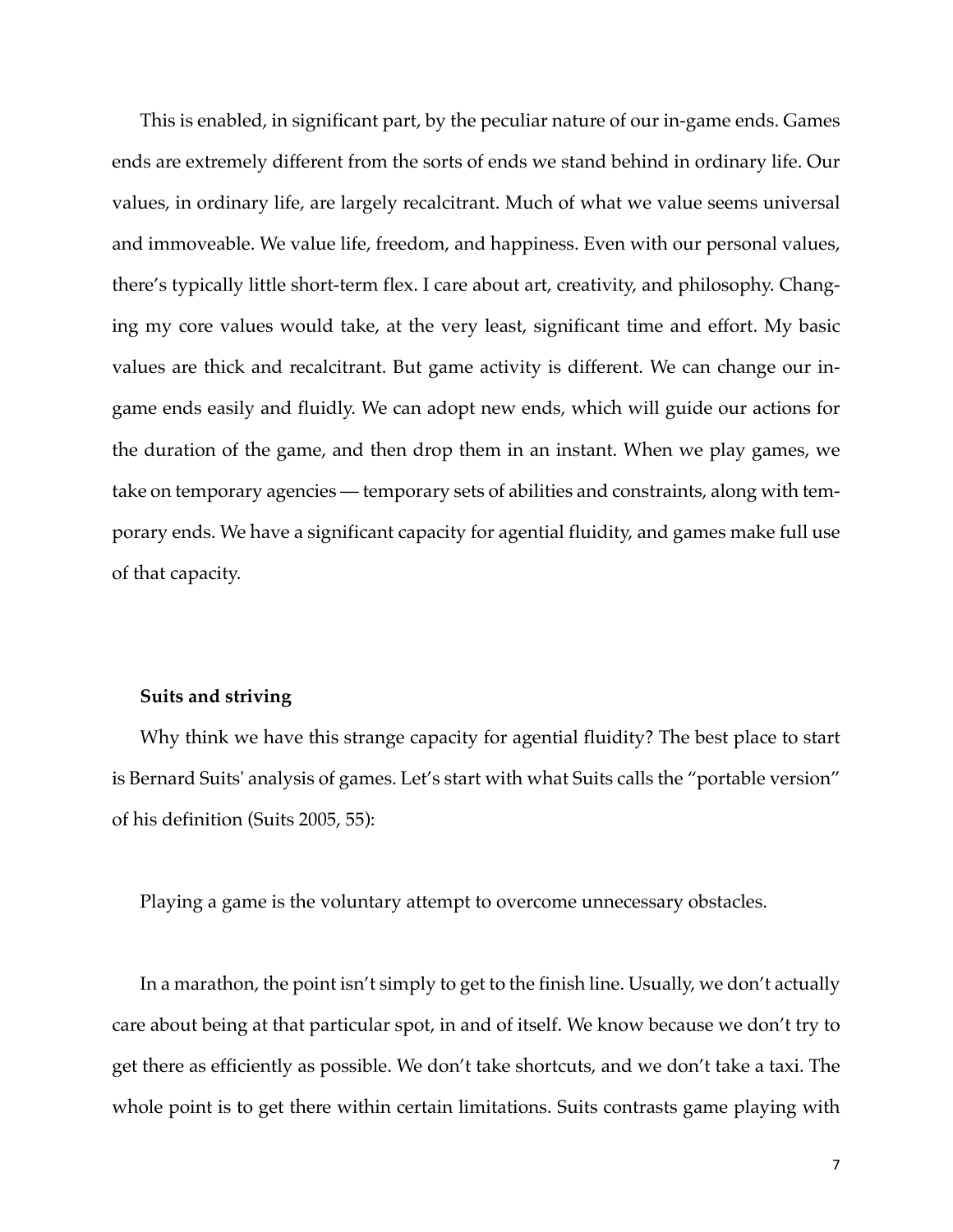what he calls 'technical activity'. In technical activity, there is some end that we value, and we pursue it because of the value of that end. Since that end is genuinely valuable, we try to pursue it as efficiently as we can. But in games, we don't take the most efficient route to our in-game ends. In game-playing, we try to achieve some specified end under certain specified inefficiencies. The end is largely valuable only when achieved inside those constraints. We can tell that this is our motivational structure, precisely because we are willing to set up blockades to that end. By itself, getting a ball through a stupid little basket has no independent value on its own. I don't go to the basketball court after hours with a ladder and spend hours passing the ball through the hoop; nor do I pull out my *Monopoly* set by myself, and roll myself around in heaps of Monopoly money, glorying in all that I command. Getting the ball through the hoop or holding Monopoly money in my hand is worthless, outside of the constraints and structure of the game.

We must distinguish here carefully here between the *goals* of a game and our *purpose*  in playing that game. The goal of a game is the target we aim at during the game: getting to the finish line first, making more baskets, maximizing points. Our purpose with a game, on the other hand, is our reason for playing the game in the first place. Our purpose in playing a game might be to have some fun, or to get some exercise, to de-stress, to develop our skills, to vanquish our opponents, achieve some difficult task, or even to experience the beauty of our own skilled action.

For some game players, goal and purpose can be one and the same. A professional poker player is just in it for the money; an Olympic sprinter just wants to be win, period — for these players, the goal is the purpose. Winning is genuinely valuable for them. For other game players, the goal and purposes are distinct, but achieving the purpose follows from achieving the goal in a straightforward way. This basketball player wants to win for the sake of fame and status; this *Starcraft 2* professional wants to win the tournament for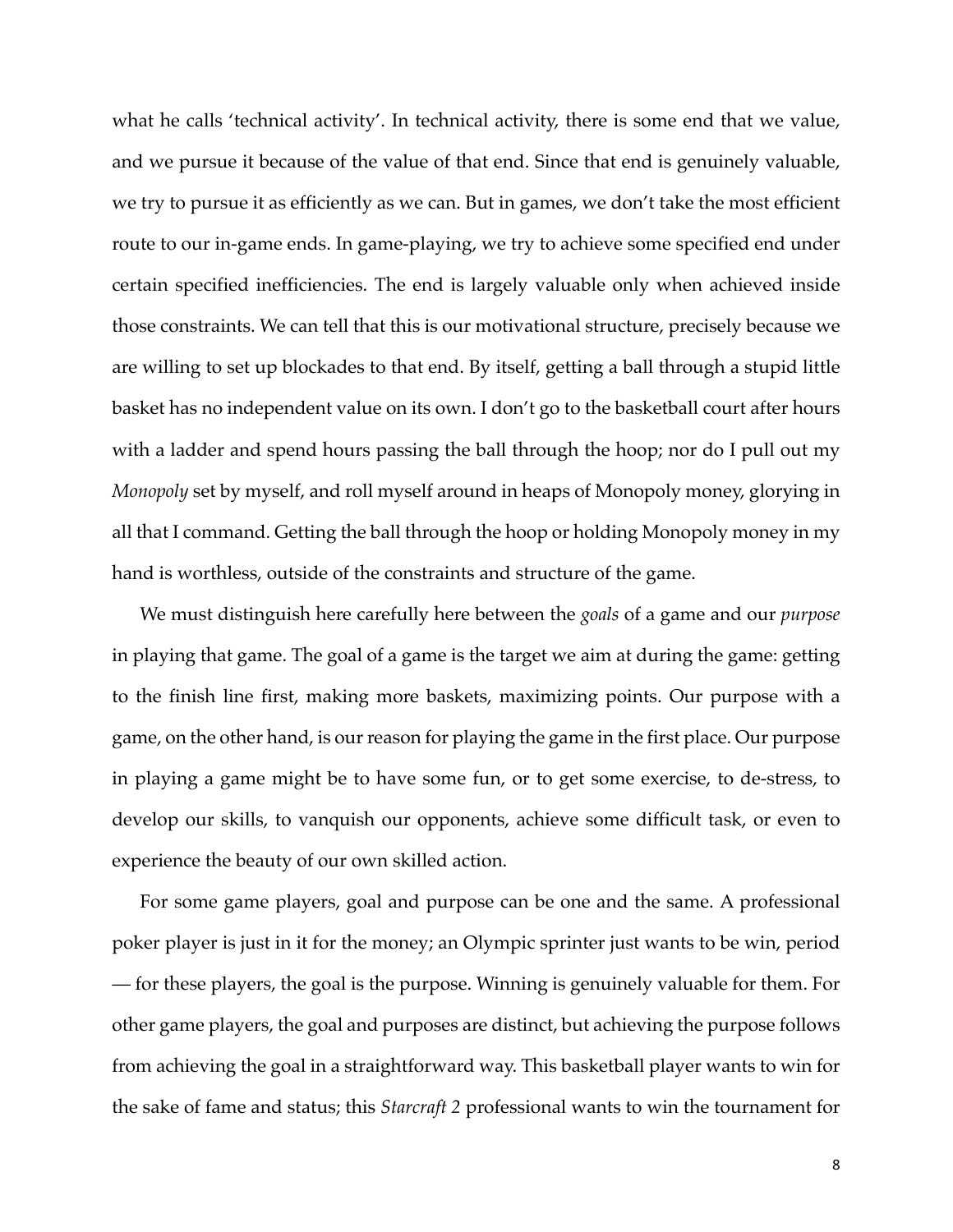the prize money. For these types of players, winning is only a means to their true purpose, but it is still genuinely valuable to them.

What Suits exposes, however, is another, entirely different motivational structure: that our goal and purpose in a game might be entirely skew to one another. When I play a party game with my friends, my goal is to win, but my purpose is to have fun. The way to have fun is to try, during the game, to win. But I don't really care if I win or not — not in any lasting way. I have to *chase* the goal of winning to fulfill my purpose, but I don't actually need to win in order to have fun. Winning, in this case, is rather incidental to my true purpose. In fact, if I start up a game of Charades for the sake of a little fun, but I am so aggressive and competitive that I make everybody else miserable, then I may have succeeded in achieving the goals of the game, but I have failed entirely in my purpose.

Suits took himself to be offering a complete account of games and game playing. For this he has been roundly criticized. There are, as many have pointed out, aspects of game playing that do not conform to Suits' theory. Some games involve no real struggle against obstacles at all, such as certain children's games of make believe. Certain narratively oriented tabletop roleplaying games like *Fiasco*, and narrative computer games, like *The Stanley Parable*, also don't seem oriented around struggles and obstacles. I agree with these criticisms. I do not think Suits has provided a complete account of all forms of game playing.3 But we should not throw away Suit's analysis entirely, just because he failed in his stated goal. Let us adapt Suits' analysis and treat it, instead, as an exceedingly insightful description of one particular — but very important — form of game play. For the remainder of this book, I will focus on understanding those games and playings that fit the

 $\overline{\phantom{a}}$ 

 $3$  Criticism of Suits on this point is a common refrain; see (Upton 2015, 16) for a representative example. I provide an extended analysis of the relationship between make believe play and striving play in, and an argument against Suits' account as being a complete one of games, in (Nguyen forthcoming).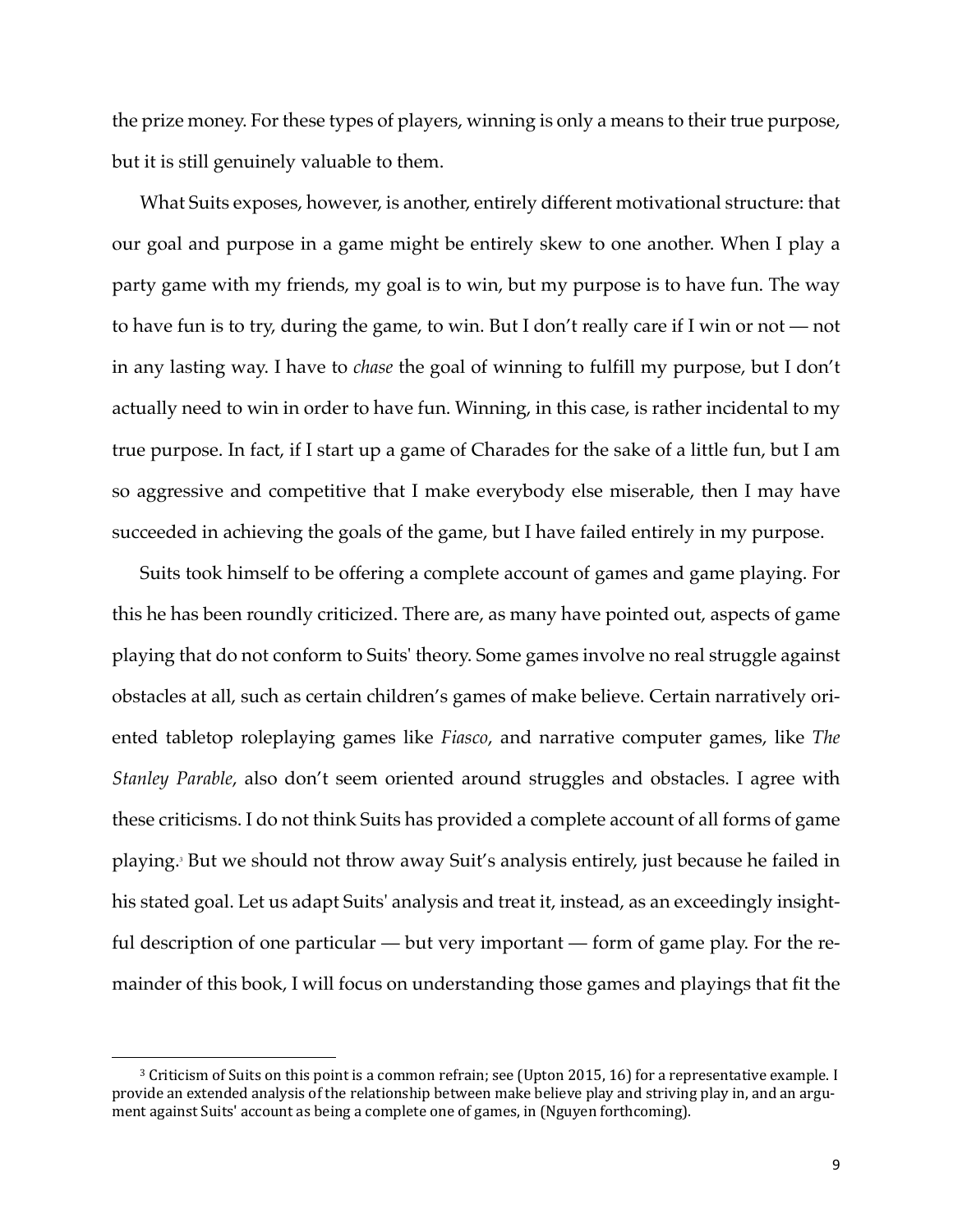Suitsian definition.<sup>4</sup> For the sake of brevity, whenever I simply use the bare term 'game', please take me to be referring to Suitsian games.

A more significant worry is that Suitsian play is necessarily immature and unworthy of serious attention. Suitsian games always involve practical struggles. We become absorbed in the instrumental activity of overcoming obstacles and achieving seemingly arbitrary goals. And it is precisely these aspects that can make game playing seem like a lesser activity. For example, media critic Andrew Darley condemns video games for offering only "surface play" and "direct sensorial stimulation". Says Darley: "Computer games are machine-like: they solicit intense concentration from the player who is caught up in their mechanisms … leaving little room for reflection other than an instrumental type of thinking that is more or less commensurate with their own workings" (Darley 2000; Lopes 2010, 117). The same worry recurs in the new wave of games scholarship, even among some of games' most ardent defenders. These scholars often argue for the worth of games by pointing out how games can offer us rich content, beyond mere instrumental challenges. Such arguments often proceed by highlighting games' capacity to represent. For example, Ian Bogost argues for the value of games by showing that games can be a form of rhetoric, making arguments via their ability to simulate the world. Bogost points to games like *The McDonald's Game*. In that game, you run the McDonald's corporation. Your goal is to maximize profits while protecting the environment. But when you play the game, you quickly discover that you cannot actually pull off both of these goals.

 $\overline{a}$ 

<sup>&</sup>lt;sup>4</sup> Some readers may agree with me that Suitsian games are only one type of game; others might think that all games are Suitsian games. My argument should be palatable to both. Even those Wittgensteinians who maintain that the term 'game' is essentially indefinable should be able to find my analysis somewhat palatable, by treating the category of 'Suitsian games' as an artificial stipulation. I'm not particularly interested in the question of I am not interested in debating whether or not the category of Suitsian games does or does not match up with some bit of natural language; I am interested in the fact that the category is clearly specified, useful, and clearly applies to some of our activities.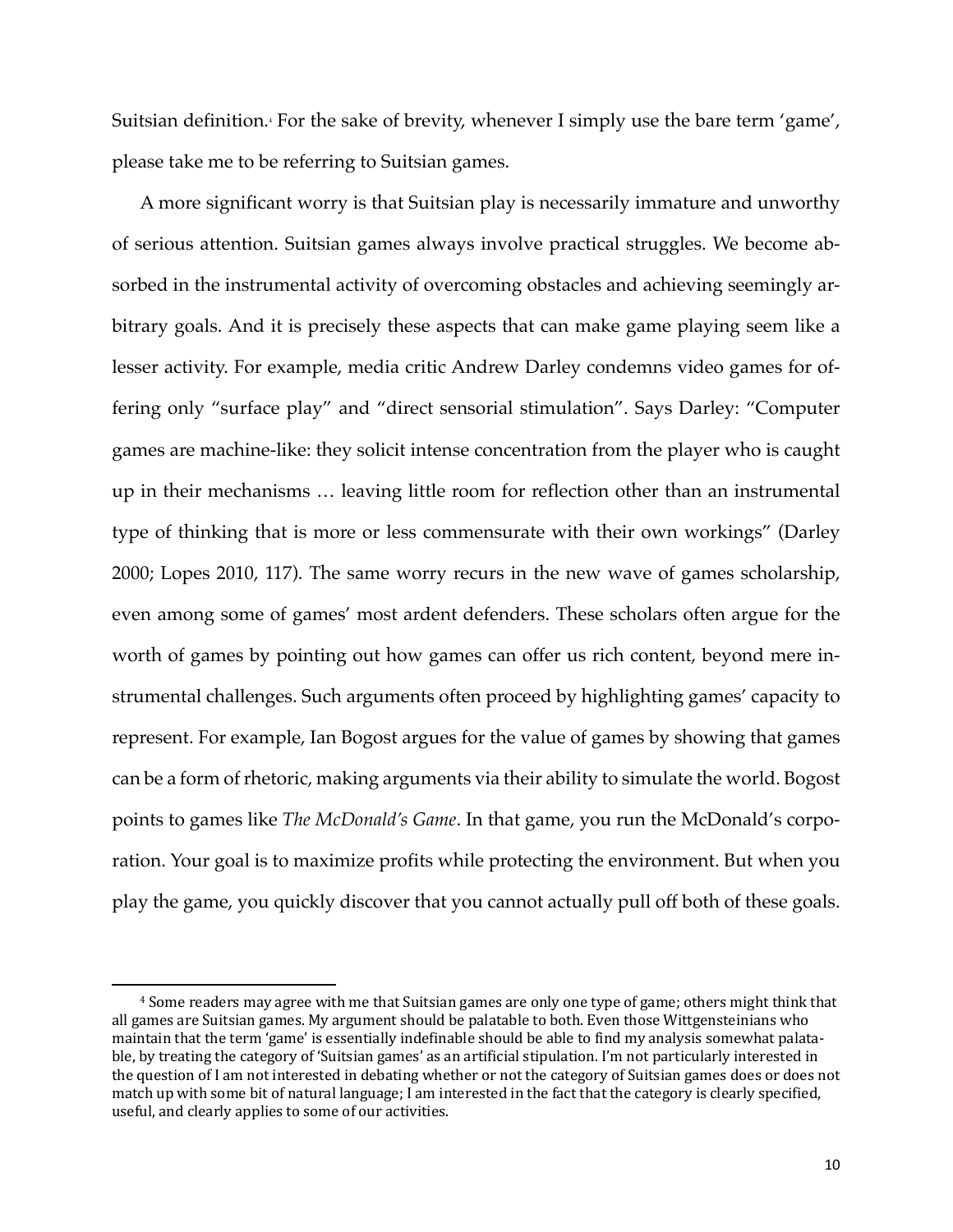The game argues, through its simulation, that the goals of capitalism and the goals of environmentalism are essentially at odds (Bogost 2010, 28-31). John Sharp reserves his highest praise for those games that move beyond the "hermetically sealed" experiences of merely solving the game, and instead represent and comment on the world. Sharp highlights games like Mary Flanagan's game *Career Moves*. *Career Moves* resembles that old family game, *The Game of Life*, but forces the player to make stereotypically gendered career choices for their female character, in order to bring the player to reflect on gender biases in the workplace (Sharp 2015, 77-97). Flanagan herself praises Gonzolo Frasca's game *September 12<sup>\*</sup>: A Toy World*, a pointedly political game in which one plays the United States dropping bombs by drone on an unnamed Middle-Eastern locale, attempting to kill terrorists, only to find that all their efforts only destroy the innocent civilians and increase the number of terrorists (Flanagan 2013, 239-40).

Notice that these sorts of accountings pick out a very particular type of game as genuinely respectable. *September 12<sup>th</sup>*, *Career Moves*, and *The McDonald's Game* may not present very interesting instrumental challenges, but that is unimportant by these lights. These games are good in virtue of what they represent. Underneath all these approaches seems to be the presumption that Suitsian play — the play of skills and clearly defined goals cannot be valuable in any really deep or fulfilling way. These accounts seem motivated by the need to find some other footing from which to establish the value of games.

But I think we ought not dismiss instrumental play so quickly. That dismissal arises, I think, from misunderstanding the richly varied motivational structures involved in game playing. Let's return to the distinction between goals and purposes. The distinction helps us see that there are two very different modes of play. First, you might be playing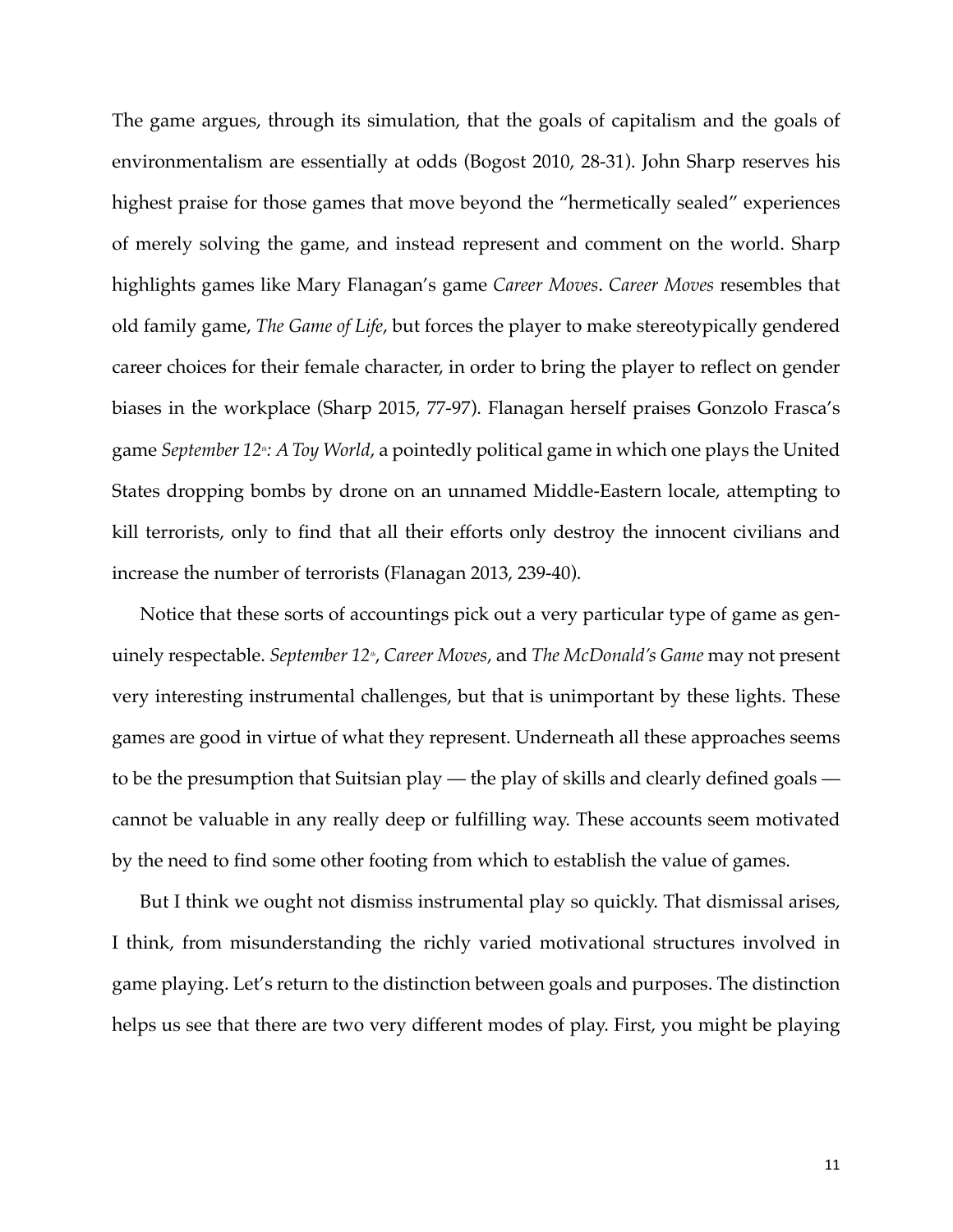for the sake of winning. Either you want the win for its own sake or for the sake of something that follows from winning, like goods and money.5 Let's call this *achievement play*. Professional poker players who play for money, Olympic athletes who play for honor, and people who simply play to win are all achievement players. In achievement play, goal and purpose are aligned. Alternately, you might be pursuing the win for the sake of the struggle. Let's call that *striving play*. In striving play, goal and purpose are skew. An achievement player plays to win. A striving player acquires, temporarily, an interest in winning for the sake of the struggle. Thus, striving play involves a motivational inversion from ordinary life. In ordinary practical life, we pursue the means for the sake of the ends. But in striving play, we pursue the ends for the sake of the means. We take up a goal for the sake of the activity of struggling for it.

This motivational inversion is, in my eyes, the most interesting possibility raised by the Suitsian analysis. I will largely focus my analysis on striving play, not because I think it is the superior form of play, but because I think it is the more convoluted, more fascinating, and most frequently misunderstood form of play. Thinking about striving play will teach us something remarkable about ourselves, as rational agents that are capable of inducing such motivational inversions.

 $\overline{\phantom{a}}$ 

 $5$  It should be noted that "winning" here is slightly imprecise. There are many other sorts of states we can pursue in games. For example, one might have lost the opportunity to actually win in particular chess match, but one can still play on, aiming to achieve a stalemate rather than an outright loss. For another, as Suits points out, many games don't have victory condition, but only loss conditions. For example: a ping pong volley, where we try to keep the ball going as long as possible, has no win condition, only a loss condition, and the goal of the activity is to stave off the loss for as long as possible. Technically, what I should be discussing here is not "winning", but pursuit of the lusory goal, in the its various shades and forms. However, I will use the term "winning" loosely, from here on out, to refer to the larger notion of the pursuits of lusory goals, and use the terms "achieving a victory" and "winning proper" to refer to the narrower notion. I do not use the term "success" because I think its natural use is ambiguous between win-related concepts, and our larger purposes for playing a game. My spouse will say that the playing of a party game was "successful" if it was fun for all involved, regardless of whether she did well by the internal standard of the game.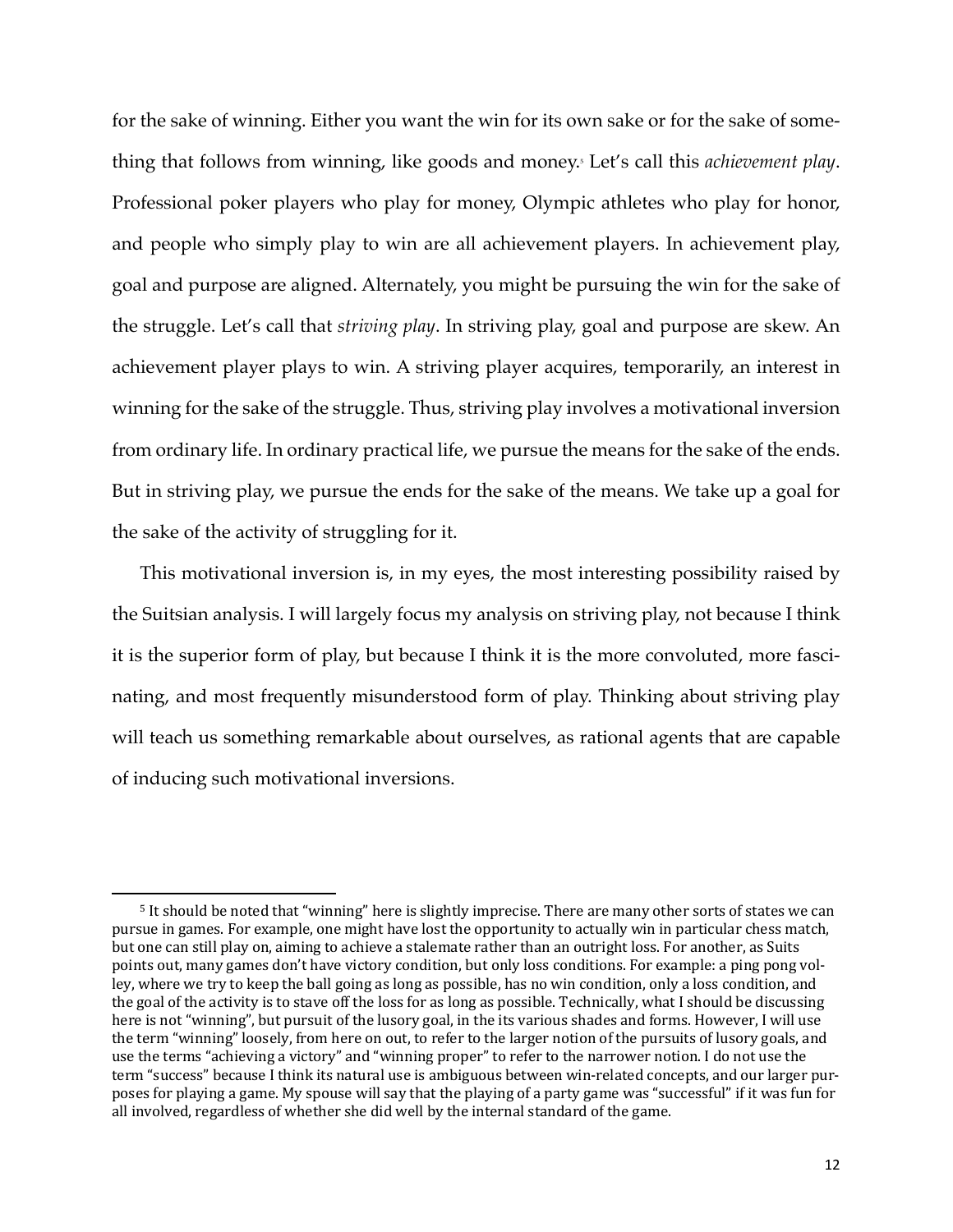But first, let's take a step back. Does striving play really exist? I think it is quite commonplace, in fact. For example: my spouse and I once took up racquetball in order to keep fit in a moderately entertaining way. When we play racquetball, I try to win with all my might. And my *trying* to win — my actually *caring* about winning, during the course of the game — is quite useful. Wanting to win helps my fitness by getting me to try harder during the game; it also helps the process be engaging and compelling. In order to obtain those benefits, I need to induce in myself an interest in winning. But that interest is only temporary and disconnected from my larger and more enduring ends.

We can see how disconnected and short-term that interest is by looking at how I strategically manipulate my ability to win in the long-term. Suppose somebody offered me free racquetball lessons. These lessons would cause me to jump far ahead of my spouse in skill. If I was an achievement player, I should certainly take them. But, as a matter of fact, I wouldn't actually take those lessons. If either my spouse or myself pulled substantially ahead of the other in skill, the game would turn quite unpleasant for the both of us. Our matches would lose their interest and spark. We'd probably end up giving up racquetball altogether. In other words: in my long-term life, I make strategic decisions that keep my skill in check and prevent me from winning too many games. I manipulate my capacity to win with an eye towards maintaining a desirable sort of struggle. But during the game itself, I play all-out to win. If my decision to forego those lessons is comprehensible, then striving play is a real motivational possibility.

Consider, also, what we might call "stupid games". Stupid games have the following characteristics: first, they are only fun if you try to win; and second, the fun part is when you fail. There are a great many stupid games, including many drinking games and party games. Take a game like *Twister*, in which you try to keep in balance as long as you can, but the funniest part is when everybody collapses on top of each other. My own favorite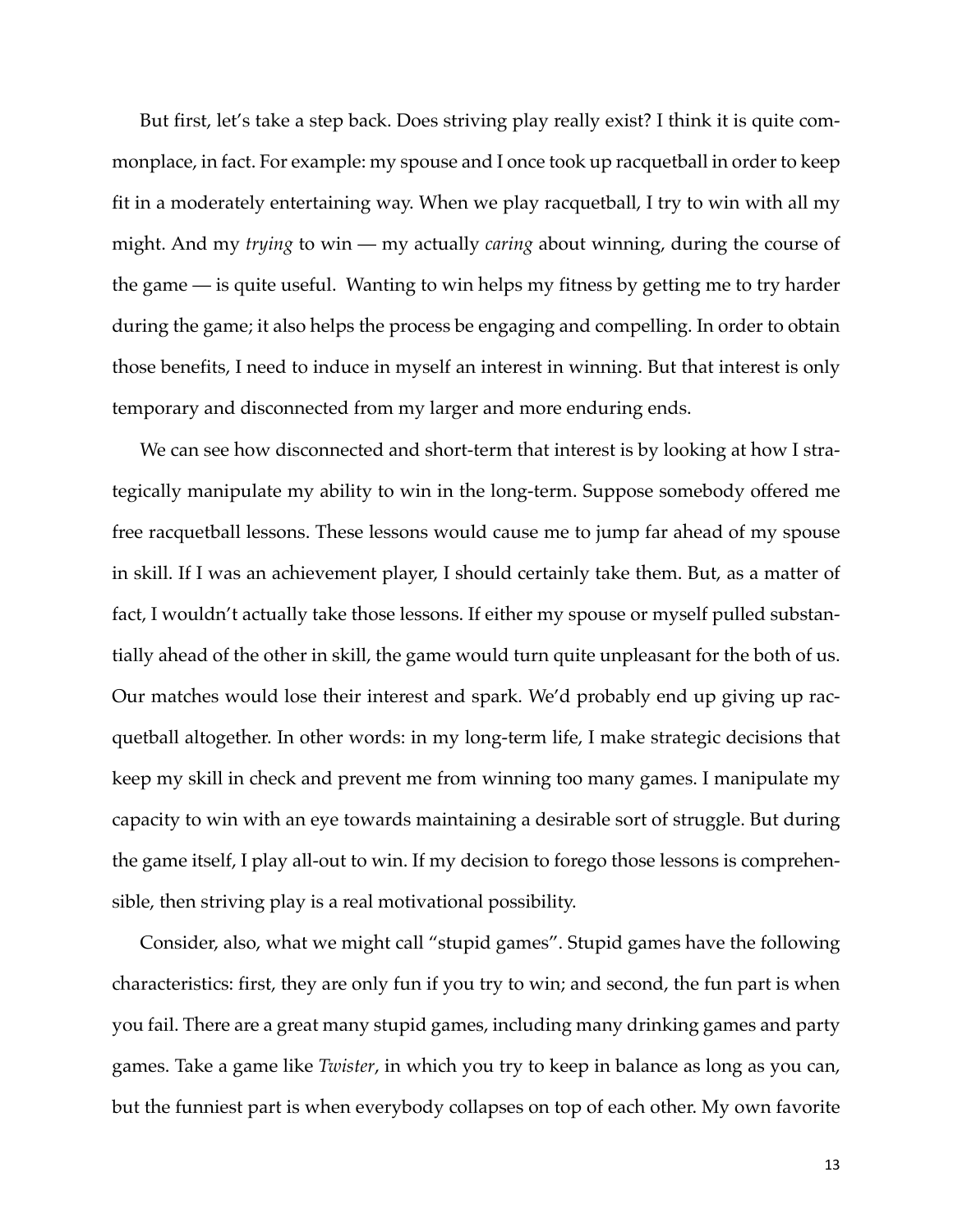stupid game is Bag On Your Head, a ludicrous party game where everybody puts a brown paper grocery bag on their head. The goal of the game is to try to take the bags off of other people's heads. When somebody takes the bag off your head, you're out, and you have to go to the side of the room and leave play. The game, of course, involves lots of stumbling and tripping and flailing around by people with bags on their heads. And the best vantage point to watch all this for the losers, watching from the side. And, at some point, there will be only one person stumbling blindly around the room with a still bag on their head, fumbling around for the other non-existent opponents, while everybody else gets to watch, desperately trying not to laugh. That last person is the winner, and the very best part of the game is seeing how long it takes them to figure out that they have, in fact, won.

The children's game of Telephone is also a stupid game. You may remember the game from your childhood. To play, everybody sits in a circle. The starting player thinks of a message and then whispers it to the person next to them. The players pass the message on, each whispering to the next, until the message makes its way all around the circle. Then the players compare the original version with the circulated version. The circulated version is, inevitably, wildly distorted, much to everybody's amusement. We play the game because it's funny, and the funny part is failing, but it's only funny if our attempts to communicate really were failures. And that failure is real only if the players really did earnestly try to communicate clearly. Imagine if we played Telephone, but we intentionally tried to distort the message. There would be no actual failure and thus no hilarity. In *Twister* and Telephone, to have the desired experience — a funny failure — the players must pursue success. But success isn't the point. Stupid games cannot be properly played by achievement players, but only by striving players. Stupid games make sense only if striving play is possible.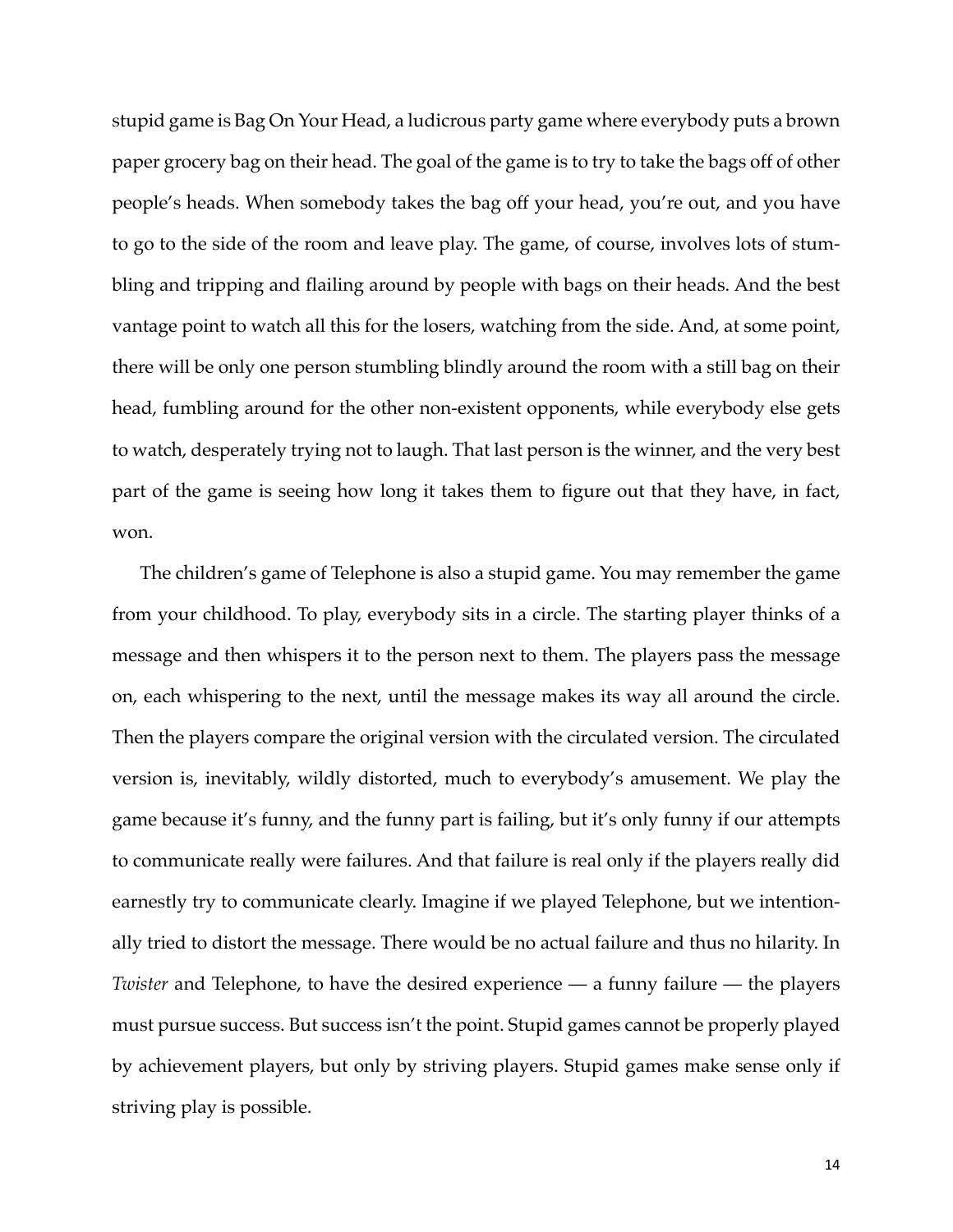And if striving play is possible, it must also be that we have a further capacity. We must be able to *submerge* ourselves in the temporary agency of the game. In order to engage in striving play, I must be able to take on a *disposable end*. That is, I must be able to bring myself to temporarily care about an end, and for that end to appear to me *as final*. But I also must be able to dispose of that end afterwards. Why must submersion in a temporary agency be possible? Why must we be able to take on disposable ends?

Imagine what it would be like if we could not submerge ourselves in this way. Imagine a striving player who could only pursue game ends in the normal, transparently instrumental fashion — who could not submerge themselves in an alternate agency. Their purpose in play is having a struggle, and that purpose is perpetually before their minds and active in their reasoning. This striving player, then, couldn't really pursue the game-end wholeheartedly. If we were always constantly aware of, and fully motivated by, our broader purpose in striving play, then our struggles to achieve victory would be curiously undercut. In any game without a time-limit, if victory were in our grasp, it would be entirely reasonable to delay the victory in order to have more of the activity of striving.<sup>6</sup> But this would be very odd behavior and would defeat much of the point of striving play.

A friend of mine relates the following story: his ten-year old son was beating my friend badly at *Monopoly*. The son was very much enjoying the experience. My friend discovered that every time he was about to lose, his son would sneak him some extra cash just to keep the game going. The son just wanted to extend the experience, to keep on beating his father forever. The story is funny precisely because the son is missing something crucial about how game playing works. In order to be absorbed in a game, we must behave as if winning were a final end. That end must phenomenally engulf us, if we are be

 $\overline{\phantom{a}}$ 

 $6$  This excellent point was originally raised to me by Christopher Yorke.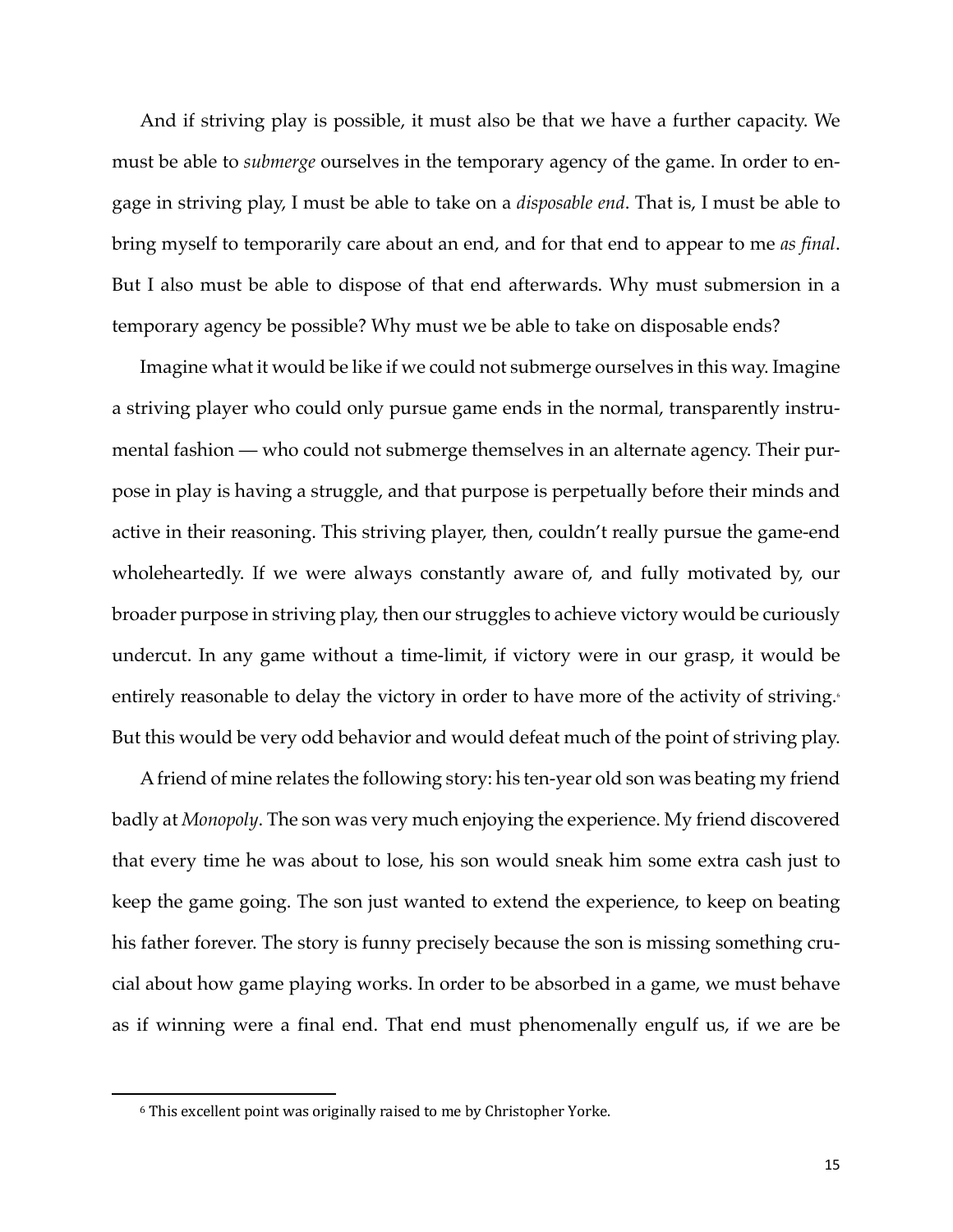gripped by the game and if its thrills and threats are to have emotional punch for us. We must pursue the goals of the game wholeheartedly, putting our larger purpose out of mind. In other words, we must submerge ourselves in a temporary agency.

#### **Aesthetic experiences of one's own activity**

Stupid games are not the point of our inquiry; they are merely a blunt example to show the possibility of striving play. I'm interested in showing that games can be an art form. So let's start by thinking about how games can support aesthetic experiences. (I do not mean to imply that aim of art is exclusively to provide aesthetic experiences, but only that it is one of the characteristic functions of art to do so.) The recent discussion of game aesthetics has largely focused on thinking about games as a form of fiction (Tavinor 2017, 2009; Robson and Meskin 2016). What we lack is an aesthetics of Suitsian play.

So: consider the category of *aesthetic striving play* — that is, game play engaged in for the sake of the aesthetic quality of the struggle. Can striving really give rise to aesthetic qualities, and what would those be like? Let's start with some paradigmatically aesthetic qualities: those of gracefulness and elegance. We obviously attribute such aesthetic qualities to particular playings of games, especially from the spectator's perspective. Sports spectatorship, for example, is full of talk of the beauty and elegance of athletic motion. But the spectator's perspective is not the end of the story. There are distinctive aesthetic qualities available primarily to the causally active game player. These are aesthetic qualities of acting, deciding, and solving.

And those aesthetic qualities can arise, not just for our actions in isolation, but for our actions as practically functional. Some actions are beautiful because of what they get done. Consider the difference between two superficially similar activities: dancing freely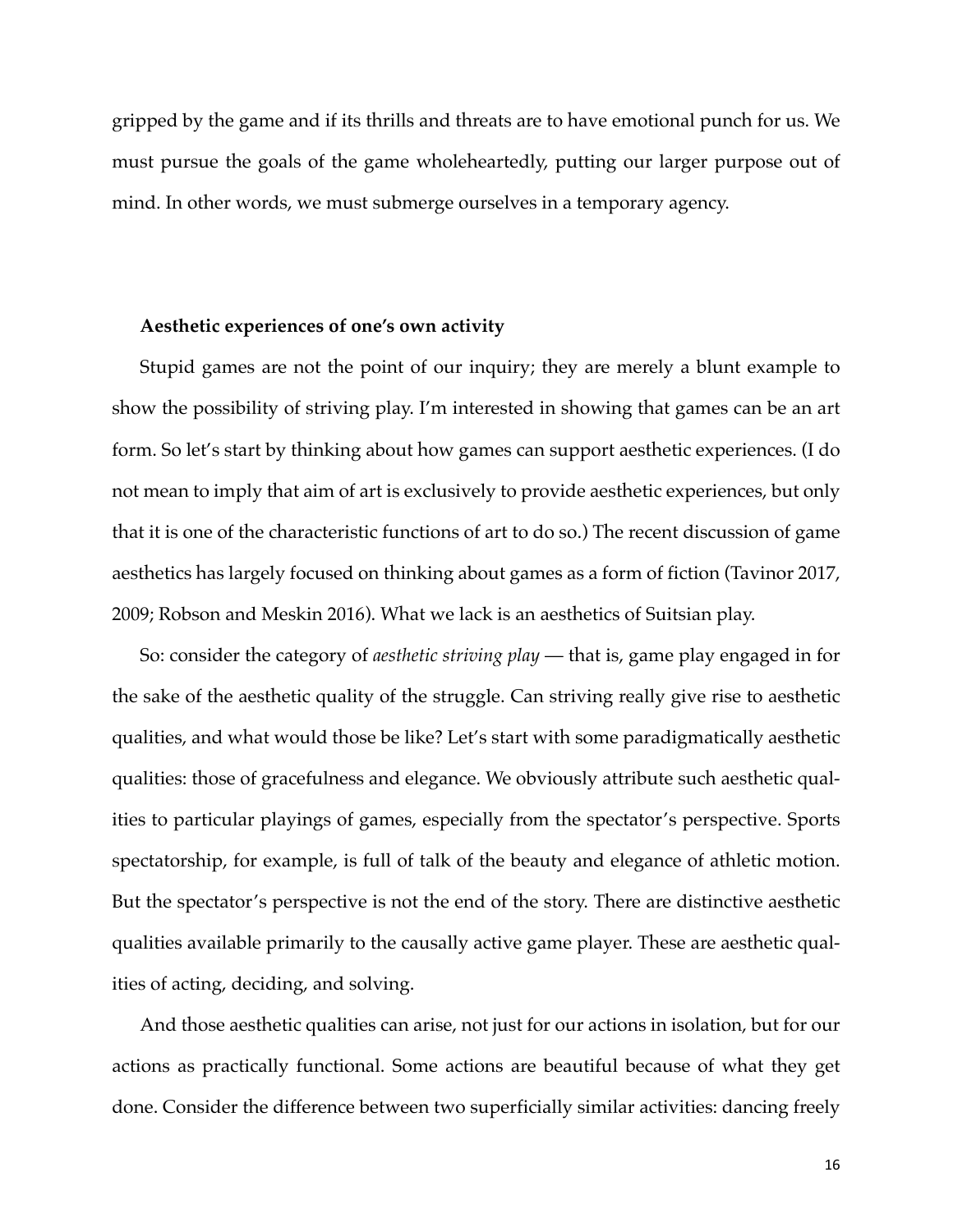and rock climbing. Dancing freely — as I do by myself with my headphones on — can be an aesthetic experience. My own movements can feel to me expressive, dramatic, and, once in a rare while, even a bit graceful. I also rock climb, and rock climbing is full of aesthetic experiences. Climbers praise particular climbs for having interesting movement or beautiful flow. But, unlike many traditional forms of dance, climbing aims at overcoming obstacles. The climbing experiences that linger most potently in my mind are experiences of movement *as the solution to a problem*— of my deliberateness and gracefulness which got me through a delicate sequence of holds (Nguyen 2017a). Dancing may occasionally be a game, but climbing is essentially a game. It is unnecessary obstacles, taken on for the activity of trying to overcome them.

Take another paradigmatically aesthetic property: harmony. When a chess player discovers a move that elegantly escapes a trap, the harmony of the move — the lovely fit between the challenge and the solution — is available both to themselves and to outsiders. But something more is available especially to the player: a special experience of harmony between their abilities and the challenges of the world. When your abilities are pushed to their maximum, when your mind or body is just barely able to do what's required, when your abilities are just barely enough to cope with the situation at hand that is an experience of harmony available primarily to the players themselves. It is a harmony between self and challenge, between the practical self and the obstacles of its world. It is a harmony of practical fit between your whole self and the world.

This, it seems to me, is a paradigmatic aesthetic experience of playing games. Once we've seen it, we can see that aesthetic experiences with this character exist outside of games. I value philosophy because I value truth, but I also savor the feel of that beautiful moment of epiphany, when I finally find that argument that I was groping for. Games can provide consciously sculpted versions of those everyday experiences. There is a natural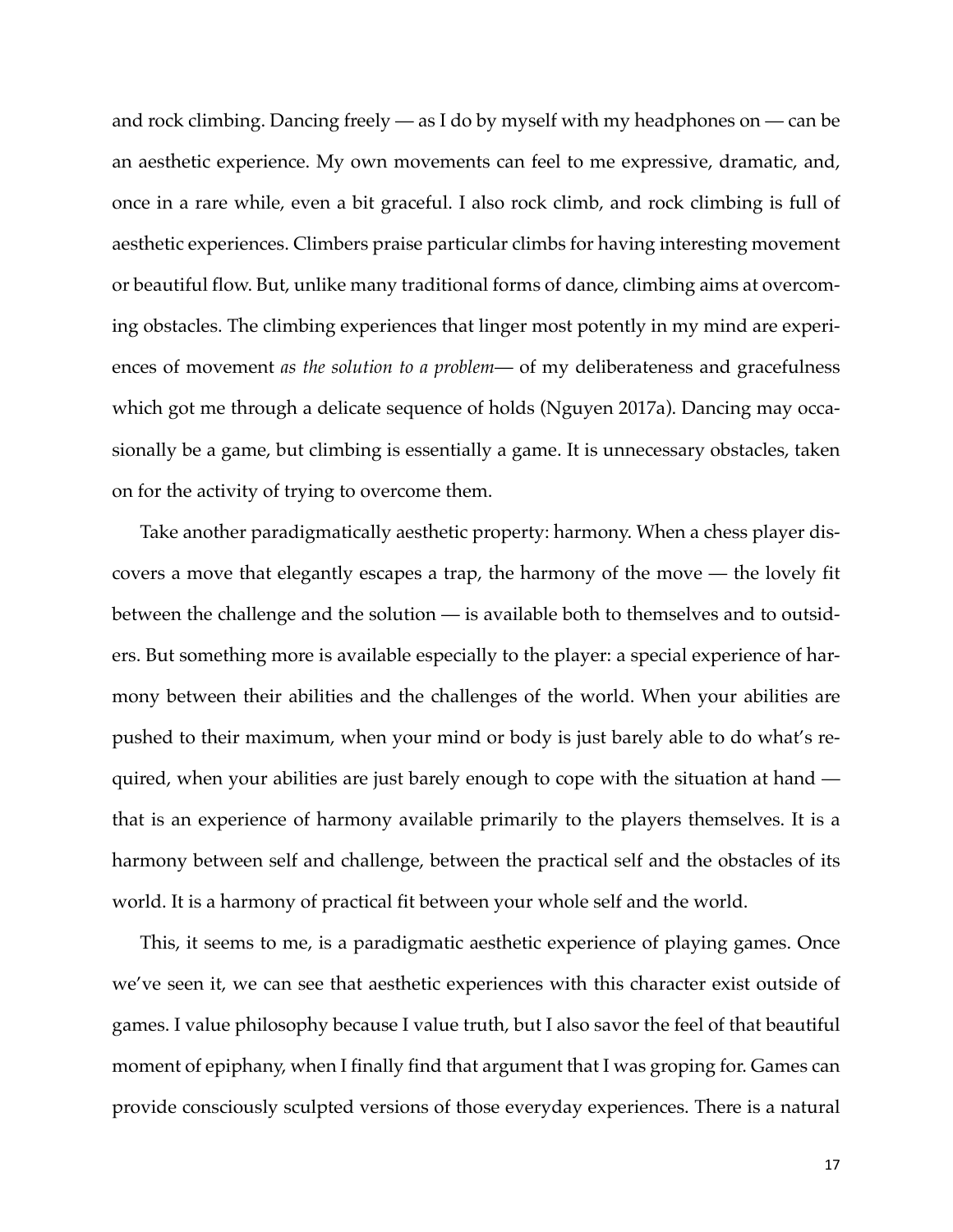aesthetic pleasure to working through a difficult math proof; chess seems designed, at least in part, to concentrate and refine that pleasure for its own sake. In ordinary practical life, we catch momentary glimpses, when we are lucky, of harmony between our abilities and our tasks. But often, there is no such harmony. Our abilities fall far short of the tasks, or the tasks are horribly dull, but we must put nose to grindstone and grade these papers anyway.

But we can design games for the sake of this harmony of practical fit. In our games, the obstacles are designed to be solved by the human mind and the human body— unlike, say, the tasks of curing cancer or grading. John Dewey suggested that many of the arts are crystallizations of ordinary human experience (Dewey 2005). Fiction is the crystallization of telling people about what happened, visual arts are the crystallization of looking around and seeing, music is the crystallization of listening. Games, I claim, are the crystallization of practicality. Aesthetic experience of action are natural and occur outside of games all the time. Fixing a broken car engine, figuring out a math proof, managing a corporation, even getting into a bar fight — each can have its own particular interest and beauty. These include the satisfaction of finding the elegant solution to an administrative problem, of dodging perfectly around an unexpected obstacle. These experiences are wonderful — but in the wild, they are far too rare. Games can concentrate those experiences. When we design games, we can sculpt the shape of the activity to make beautiful action more likely. And games can intensify and refine those aesthetic qualities, just as a painting can intensify and refine the aesthetic qualities we find in the natural sights and sounds of the world.

*Aesthetic striving games*, then, are games designed primarily for the purpose of providing aesthetic experiences of practicality to their players. Notice that the categories of aesthetic striving games and aesthetic striving players do not quite always align. A game

18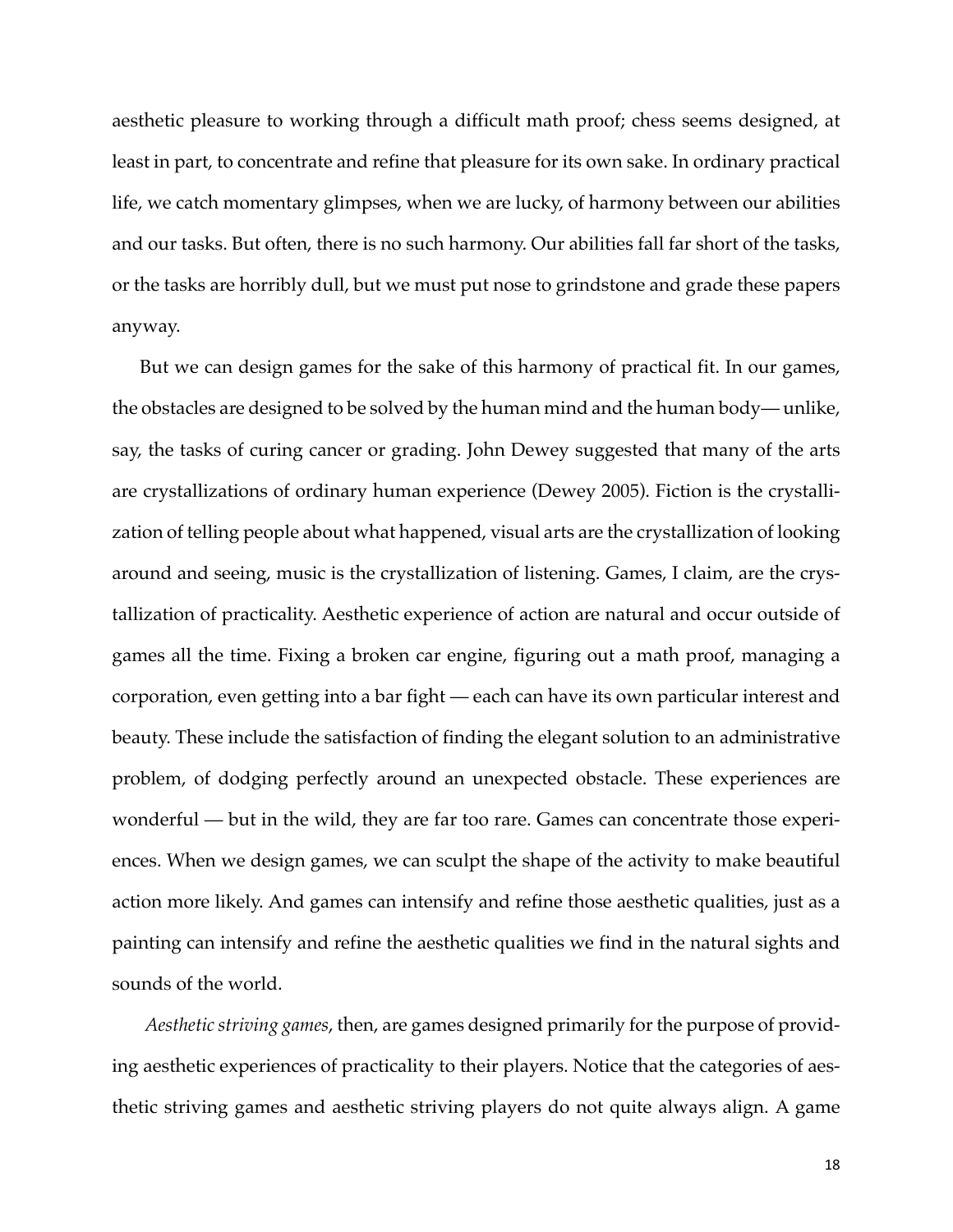could have been originally designed to promote achievement, but certain players might take it up for aesthetic striving. An achievement player could take up an aesthetic striving game simply because they wanted to win, but be lead by the game's design into having aesthetic experiences along the way. But, in most cases, aesthetic striving games seem made for aesthetic striving players.

Let's return to *Sign. Sign* is distinctive in several ways. In many other role-playing games, such as *Fiasco*, the relationship of player to character is theatrical. The player may choose to have their character act counterproductively — against that character's goals — because it would be narratively meaningful. In such a game, I might act out how out my character, a sad-sack con man, unwisely confesses his crimes to a pretty stranger in a bar. It is an idiotic choice for my character and works against all his goals, but I made the choice because I thought it would make for a satisfying narrative arc. *Sign*, on the other hand, is a striving game. The player must take up the goal of communicating their inner truth, pursuing it wholeheartedly in order to have the desired experience. But the players themselves aren't really interested in winning, in any enduring sense. Their larger purpose is to experience the precise texture of struggling, flailing, and barely managing to communicate. But one will only be gripped by these experiences if one genuinely tries to win during the game.

The fact that *Sign* is an aesthetic striving game is particularly clear to me now that I have added my own house rule. I have decreed that, at the end of the game, nobody will explain what their inner truth was, nor will they say what they thought anybody else's truth was. Nobody ever gets to find out if, in fact, we have successfully communicated each other, even though we pursued that goal during the game. My players and I all agree that this house-rule improves the strange potency of the game, and that it is very much in the spirit of the thing. This house-rule would be absurd if we actually cared about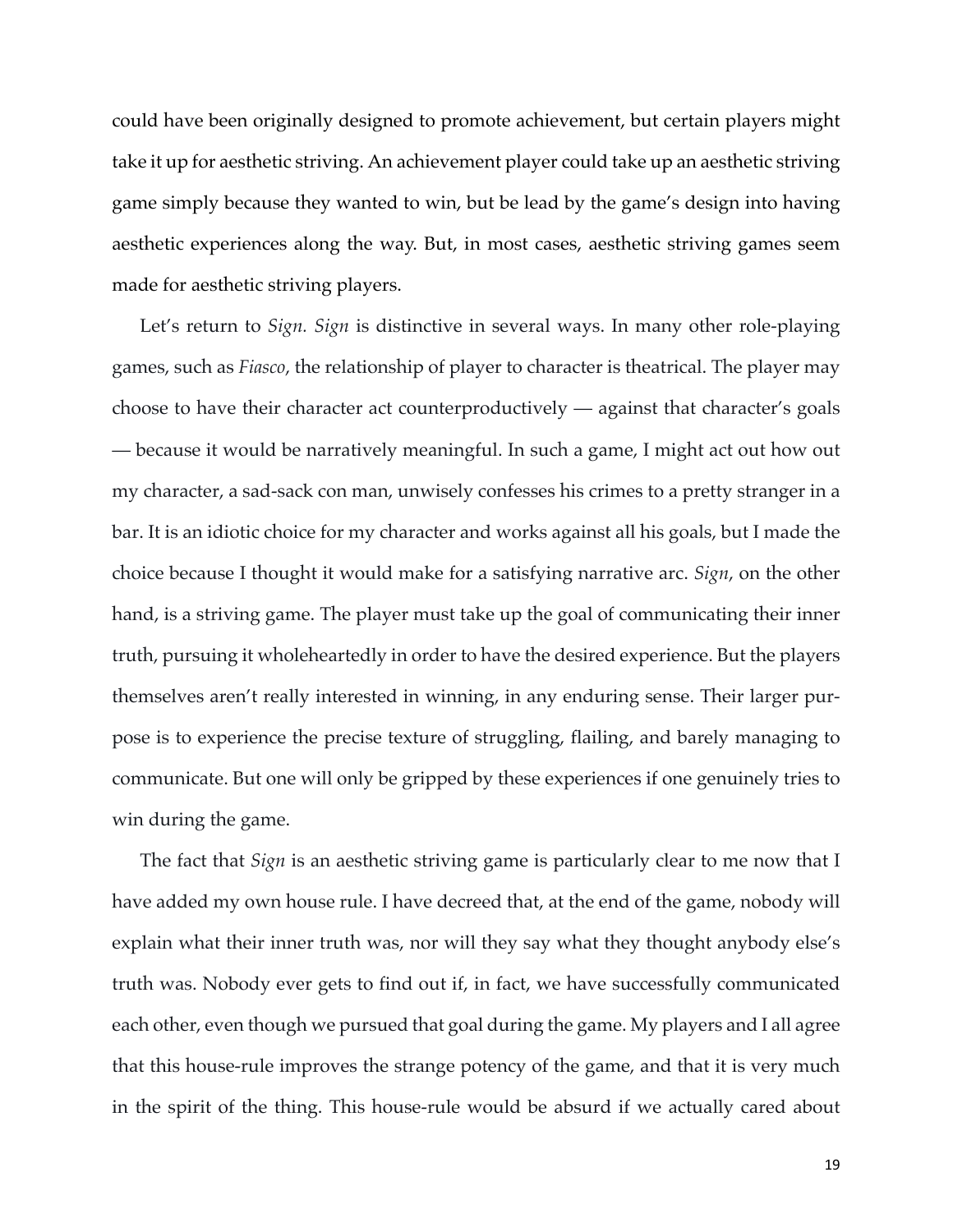winning in any enduring way. But it is perfectly comprehensible if winning were only a temporarily adopted interest, taken up for the aesthetic qualities of the pursuit.

### **The artistic medium of games**

 $\overline{\phantom{a}}$ 

So how do game designers fashion these aesthetically rich struggles? It will be useful here to think in terms of the *artistic medium* of games. Let's follow Joseph Margolis's suggestion and distinguish between a physical medium and an artistic medium (Margolis 1980, 42-1 via Davies 2003, 183). Or, as Dominic Lopes puts it, an artistic medium is not merely a certain set of material, but a set of "technical resources" (Lopes 2014, 133-9). For example, in paintings, the physical medium consists of pigments applied to a surface, while the artistic medium includes various techniques, including brushstrokes.

So: is there some sort of artistic medium in common to all aesthetic striving games? What is the medium of games? First, the medium, whatever it is, must be quite abstract, if it is to cover the wide variety of Suitsian games — which include video games, board games, role playing games, card games, sports, and party games. The medium couldn't be something like, say, software, interactive video, or boards and pieces.<sup>7</sup>

First, it is tempting to say that medium of games is constraints and obstacles. Certainly, that's part of the story, but it doesn't capture the full richness of the game designer's efforts. That view might seem plausibly, if we focused narrowly on only physical games, like traditional sports. Traditional sports are played in the physical world with

 $<sup>7</sup>$  If the reader has a particular theory of medium here that forbids such abstraction, please substitute the</sup> term 'artistic resource', as borrowed from (Riggle 2010). For a useful discussion of how abstract a medium might be, see Elisabeth Schellekens's discussion of ideas as the medium of conceptual art (Schellekens 2007).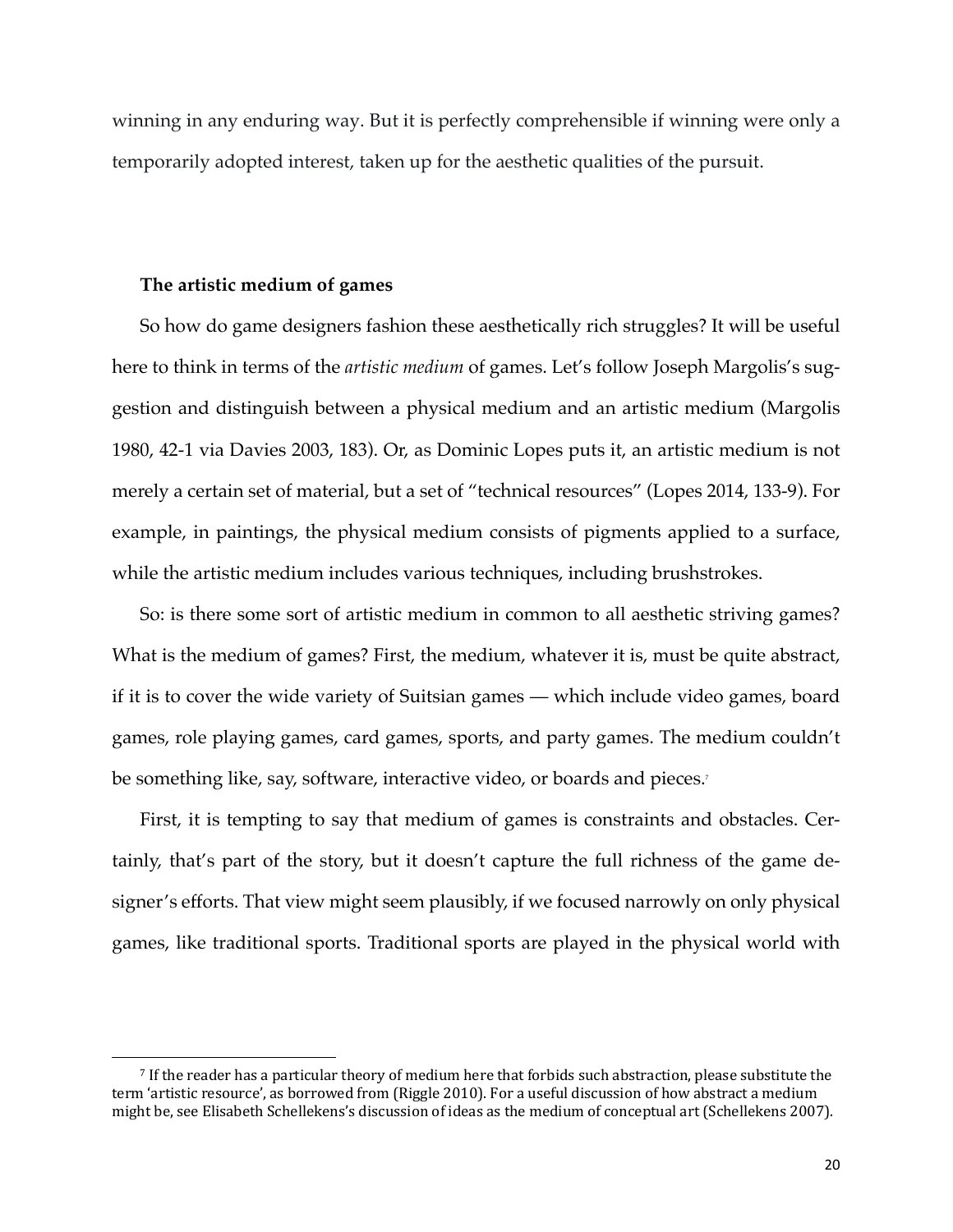our actual physical bodies. Thus, the rules of a sport usually start with our physical bodies, with our full range of abilities, and then selectively restricts our use of those abilities. For example, we might disallow the use of hands in soccer, or the use of punching and kicking in basketball. But game designers actually create new sorts of actions and possibilities all the time.8 This is clearest in video games such as *Portal*, where I am given a gun that can shoot the ends of a wormhole into the world to create passageways. But we need not focus solely on such radically new abilities. Most games create new actions. "Taking a piece" in chess and "a home run" in baseball are new actions that arise only within the context of a particular rule set.

In that case, we might be tempted to say, instead, that the artistic medium of games is rules. And perhaps this is right, if we had a sufficiently loose notion of "rule". But under most standard uses of the term, this proposal doesn't work either. Say that you mean by "rule" an explicit, stated principle for action that was mentally upheld by the players. First, as many computer game scholars have pointed out, much of what computer game designers are doing is designing the virtual environment through software manipulations. The software environment is not a set of rules consciously held by a player; it has some independent existence (Leino 2012). Of course, you might think that the software code itself was a set of rules, just rules that ran on a computer rather than on a human brain. But even so, there's more to game design than rules. The case is clearest with physical games. Think, for example, about obstacle courses and artificial rock climbs. What fills out the experience is the physical details of the material object, and how that particular physicality interacts with the specified rules and the goals of the game. The physicality of games extends even to video games. A rule might tell you to use a particular

 $\overline{\phantom{a}}$ 

<sup>&</sup>lt;sup>8</sup> (Cardona-Rivera and Young 2013) offers a useful survey of work on game *affordances*.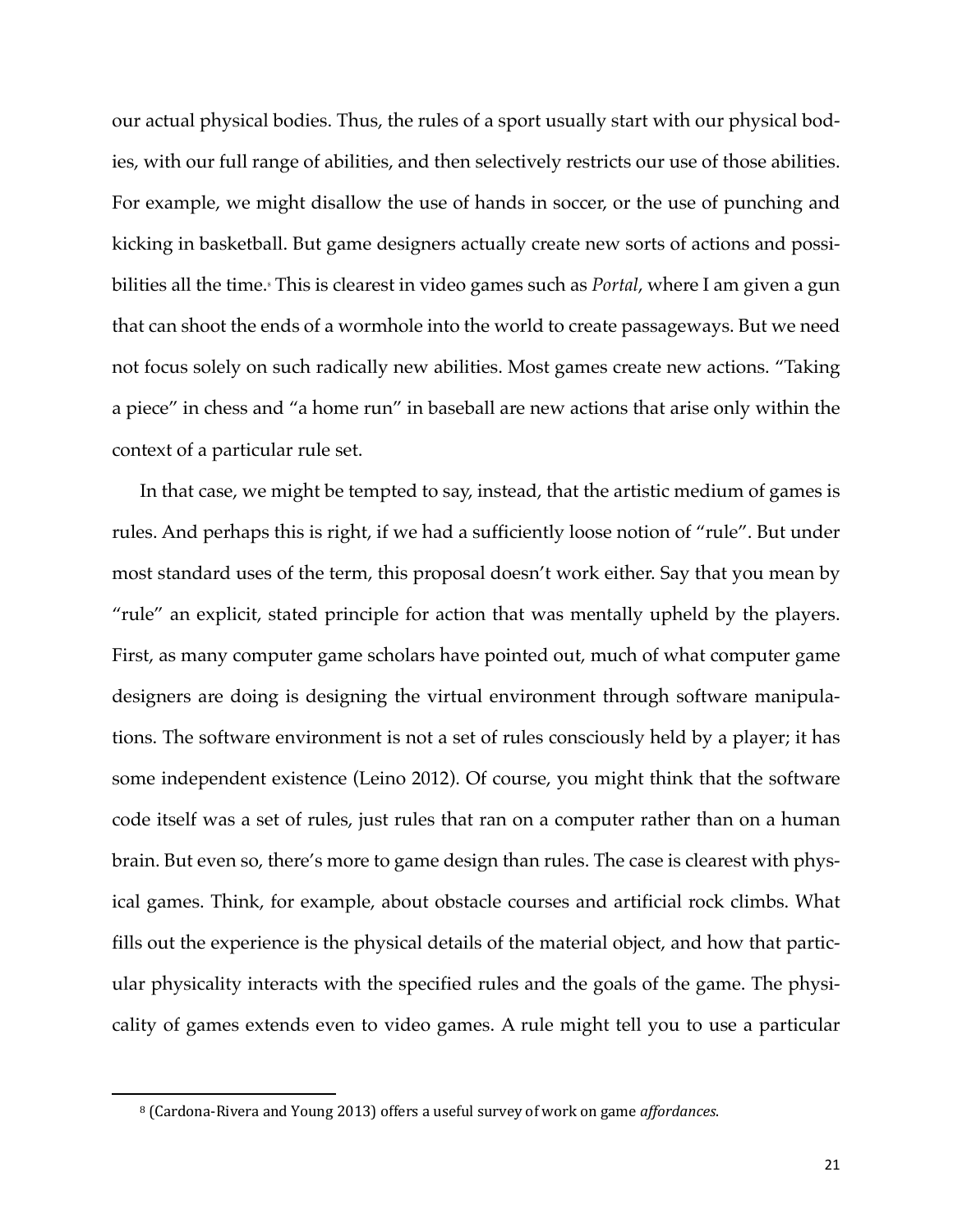game console controller, but the physicality of the controller itself partially conditions the gaming experience.9 The video game *PewPewPewPewPewPewPewPewPew* illustrates this quite nicely. In the game, two people together control a single avatar, who has a jetpack and a ray gun. Both players have microphones. One player controls the jetpack by shouting "SHHHH" into their microphone; the other player controls the gun by shouting "Pew! Pew! Pew!" into their microphone. Imagine the different texture of practical experience if that were played with buttons instead. And, even when played with microphones, so much depends on the physical details — the sensitivity of the microphones, the acoustics of the room. These aren't just rules — these are environmental features. What unites software environments and physical environments is their relationship to challenge. We might say, then, that part of the medium is the *practical environment* — the environment conceived of in its opposition to our goals and abilities.

This points us towards the last key element of game design — the goal. Reiner Knizia, elder statesman of German board game design, has said that the central tool in his game design arsenal is the scoring system. The scoring system creates the motivation, says Knizia (Chalkey 2008). The scoring system tells you whether you need to collaborate or compete with the other players. And the scoring system helps create how that interactions goes. The goals, combined with the game's mechanics, tells us whether we are to manipulate our opponents or bargain with them, whether we are to cleverly profit off their actions or simply attack them. A game's goals tell us what to care about during the game. When we play a game, we simply take on the goals it indicates, and acquire the motivations that the game wishes us to acquire.

Think about a board game night between friends. We sit down to the game table and

 $\overline{a}$ 

 $9$  For a study of the aesthetics of our physical interaction with video game controllers, see (Kirkpatrick 2011, 87-116).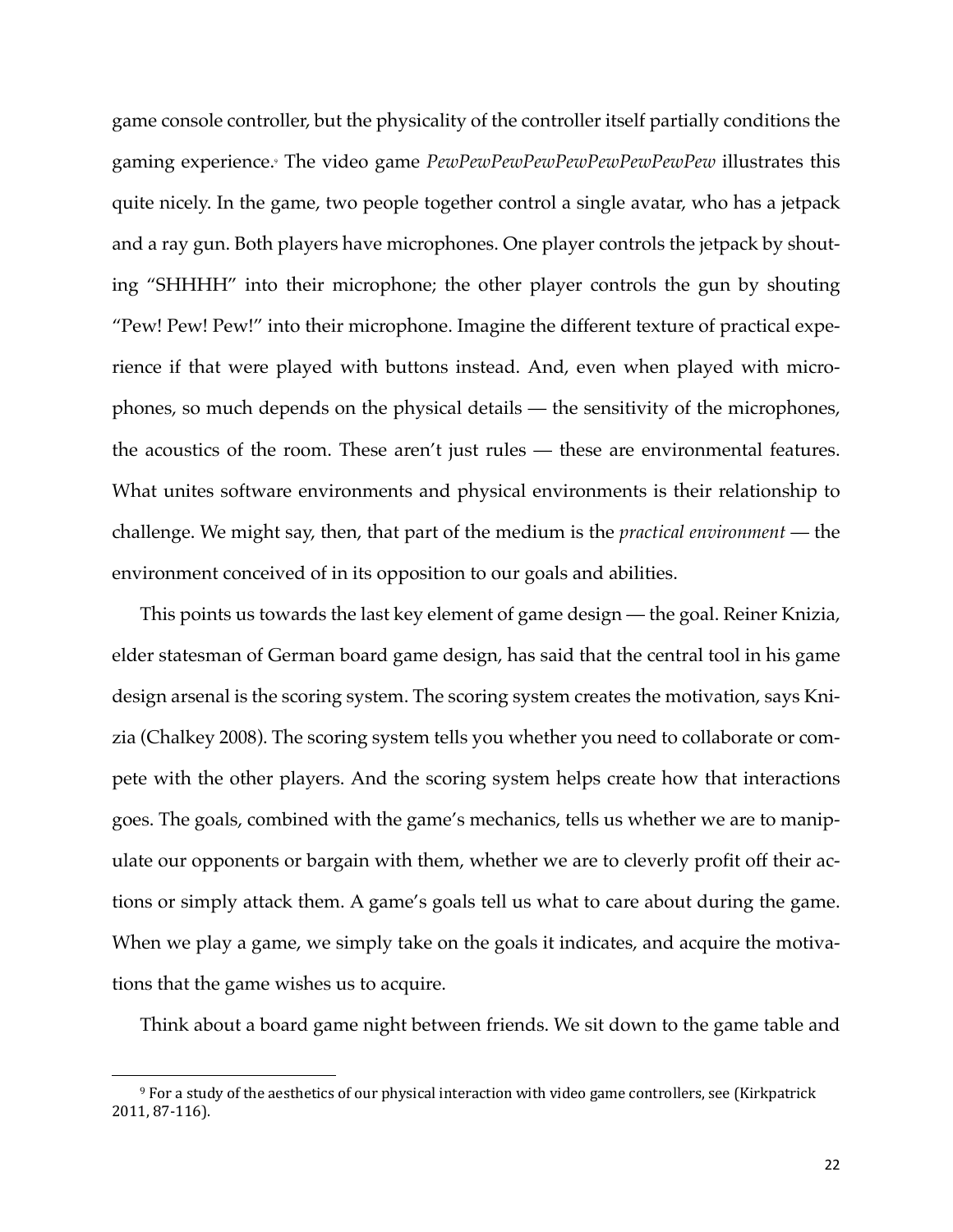pull out a new board game that has just arrived in the mail, taking off the shrink wrap. We pop out the cardboard tokens in a great heap on the table and begin to sort them into neat piles of green tokens, blue tokens, and gold tokens. We don't know what these tokens are; the physical tokens themselves have no particular importance. If, for instance, my dog ate all the blue tokens, we could replace them with pennies and still be able to play the game. Now we open the rule-book, which tells us that the gold tokens are money, and are useful for buying various resources during the game but don't count towards victory at the end. The winner will be the person who has collected the most green tokens. Notice that, before the game starts, we have no interest in collecting green tokens. But during the game, we acquire a hearty interest in the green tokens, to the point where an insufficiency of tokens may inspire armpit sweats, jitters, and a surge of adrenaline at the prospect of a last-ditch plan to get more. And once the game is finished, we lose our interest in the green tokens entirely, shove all of them into a messy pile and scoop them into a Ziplock.

What the Suitsian analysis suggests is that games are structures of practical reason, practical action and practical possibility, conjoined with a particular world in which that practicality will operate. A game designer designates *this* as the goal of the game player, and *those* as the permitted abilities, and *that* as the landscape of obstacles. The designer creates, not only the world in which the player will act, but the skeleton of their practical agency within that world. The designer designates the player's abilities and goals in the game. The designer's control over the form of the player's agency is part of how the game designer sculpts the game's activity. Games can offer us more finely tuned practical harmonies because the designers have control over both world and agent.

We now have an answer to the question of artistic medium. The common artistic medium of aesthetic striving games — the technical resources by which the game designer sculpts practical experience — are the goals, the rules, and the environment which these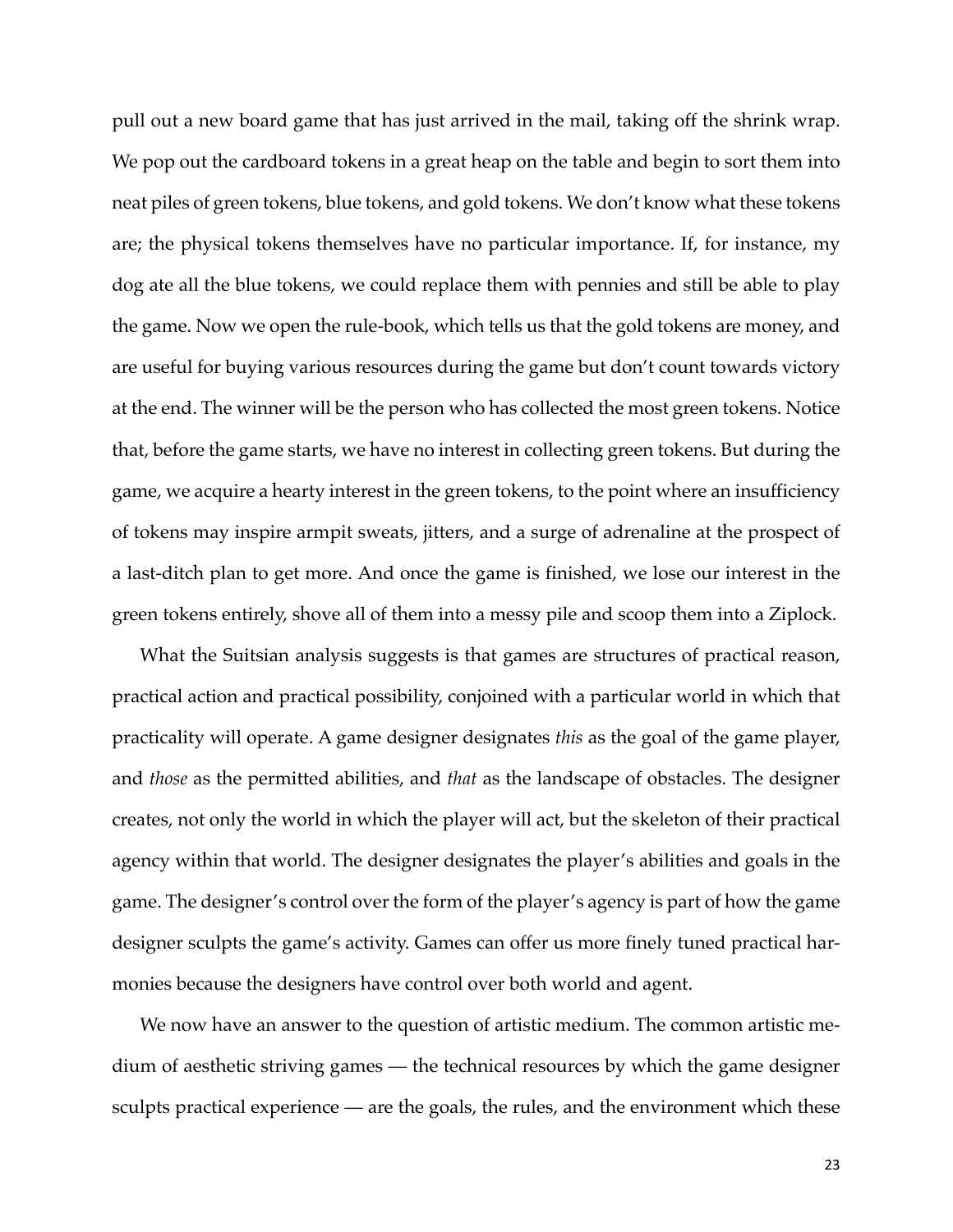various parts animate into a system of constraints. The game designer crafts for their players a very particular form of struggle, and does so by crafting both a temporary practical agency for us to inhabit and a practical environment for us to struggle against. In other words, the medium of the game designer is agency. If you want a slogan, try this one: games are the art of agency.

Note that I haven't offered anything like a definition of agency. This is intentional. I do not take there to be a settled account of agency in general, and that literature is currently undergoing a number of upheavals. Much of this change is due to challenges regarding the possible existence of group agents and collective agents, like companies and corporations, and other edge cases, including animal agency, robot agency, and the agency of algorithms (Barandiaran, Di Paolo and Rohde 2009; List and Pettit 2011; Gilbert 2013). When I speak of agency, I will generally be thinking in terms of a fairly traditional conception — where agency involves intentional action, or action for a reason. I am in no way presuming that this is a complete account of agency. I don't think we need a full definition or metaphysical account of 'paper' to usefully say that origami uses the medium of paper folding, and I don't think we need to settle on a particular philosophical account of 'agency' to usefully say that games use the medium of agency. In fact, I think that investigating how games work in the medium of agency will actually teach us something about the nature of our agency.

But this basic idea — that games work in the medium of agency — reveals something quite profound about the role games can play in human life, especially our social lives. Games turn out to be a way of *writing down* forms of agency, of inscribing them in an artifact. Games are among our techniques for inscribing and recording bits of human experience. We have developed methods for recording stories: novels, poetry, film, and other kinds of narrative. We have developed methods for capturing sights: drawing,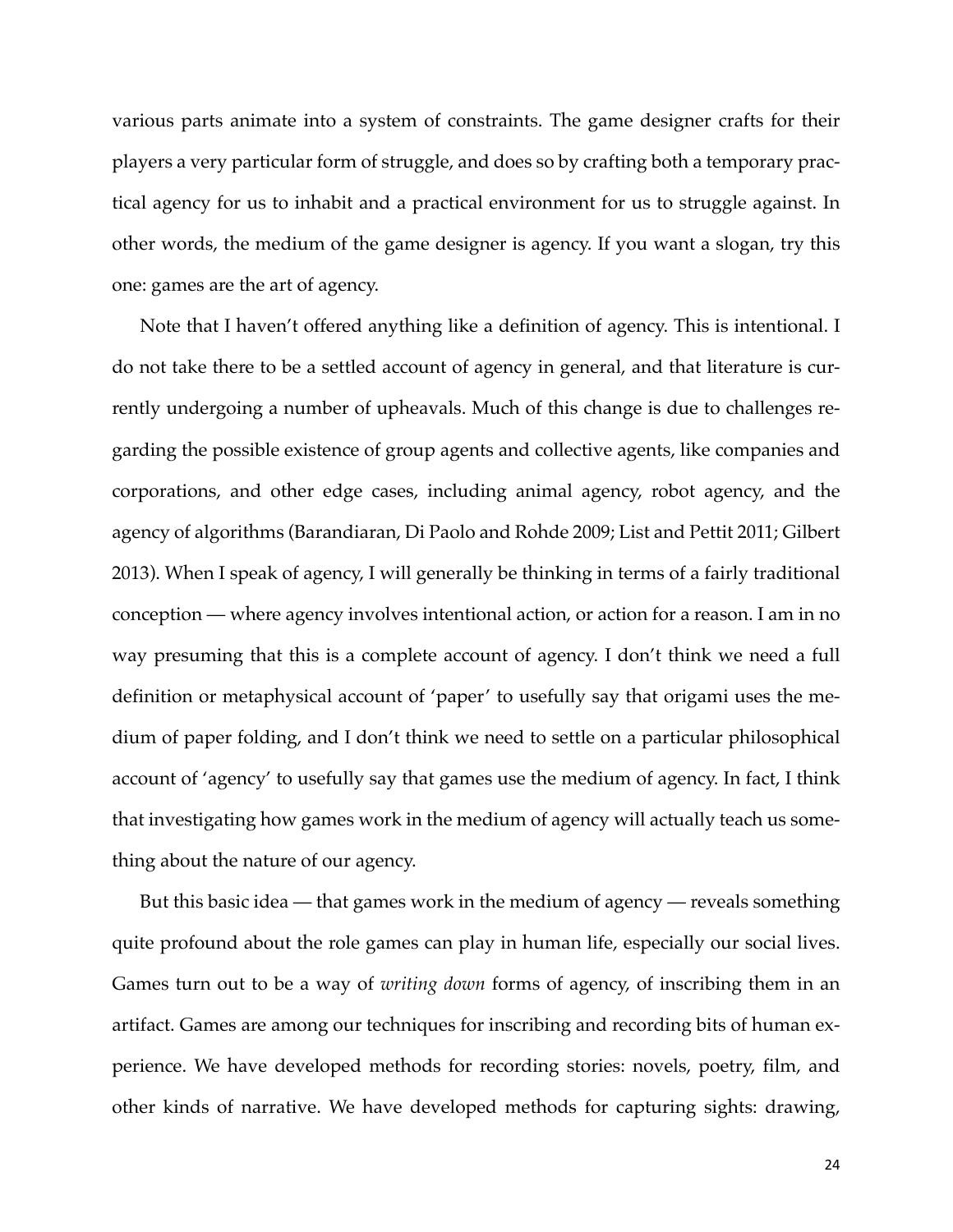painting, photography and film. We have developed methods for capturing sounds: written music, recording technologies, and wooden duck calls. We have even developed methods for capturing sequences of action to be performed — cookbook directions, dance choreography, and stage directions. Games are a method for capturing forms of agency. And these techniques and technologies enable all sorts of interactions and modifications. Once we can write something down, that enables us to more easily study and refine it.

And this suggests another possibility: that games can be a way that we *collaborate* in the project of developing our agency and autonomy. If games can record and transmit forms of agency, then I can learn new modes of agency from a game. And you may write down a useful form of agency and pass it to me, through a game. This may, in the abstract, seem slightly insane. But I think it is, in fact, quite plausible, especially when we think of what we actually learn from games. I am not alone in thinking that I acquired a certain focused, logical, and tactical mindset from chess. Rock climbing taught me to focus precisely on my balance and precisions of motion. *Tetris* gave me the mental state required to pack my trunk optimally for a trip. My suggestion here is more than that familiar old saw, that games teach us skills and develop our abilities. My claim is that games can teach us the agential mindsets behind those skills — the pairings of a particular kind of interest, with a focus on a particular set of abilities. And the practice of striving play itself teaches us how to be flexible with our agency — how to pick up and set aside interests for a moment. That flexibility is of great use outside of game. We use our agential flexibility when we switch between our various roles, such as parent, professional, and friend, and adopt the different frames of mind that go with such roles.

As it turns out, the development of our agency and autonomy is not a solitary project. As with many of our other aspects — our scientific understanding, our logical capacities, our morality — we can help each other in the project of personal self-development, and

25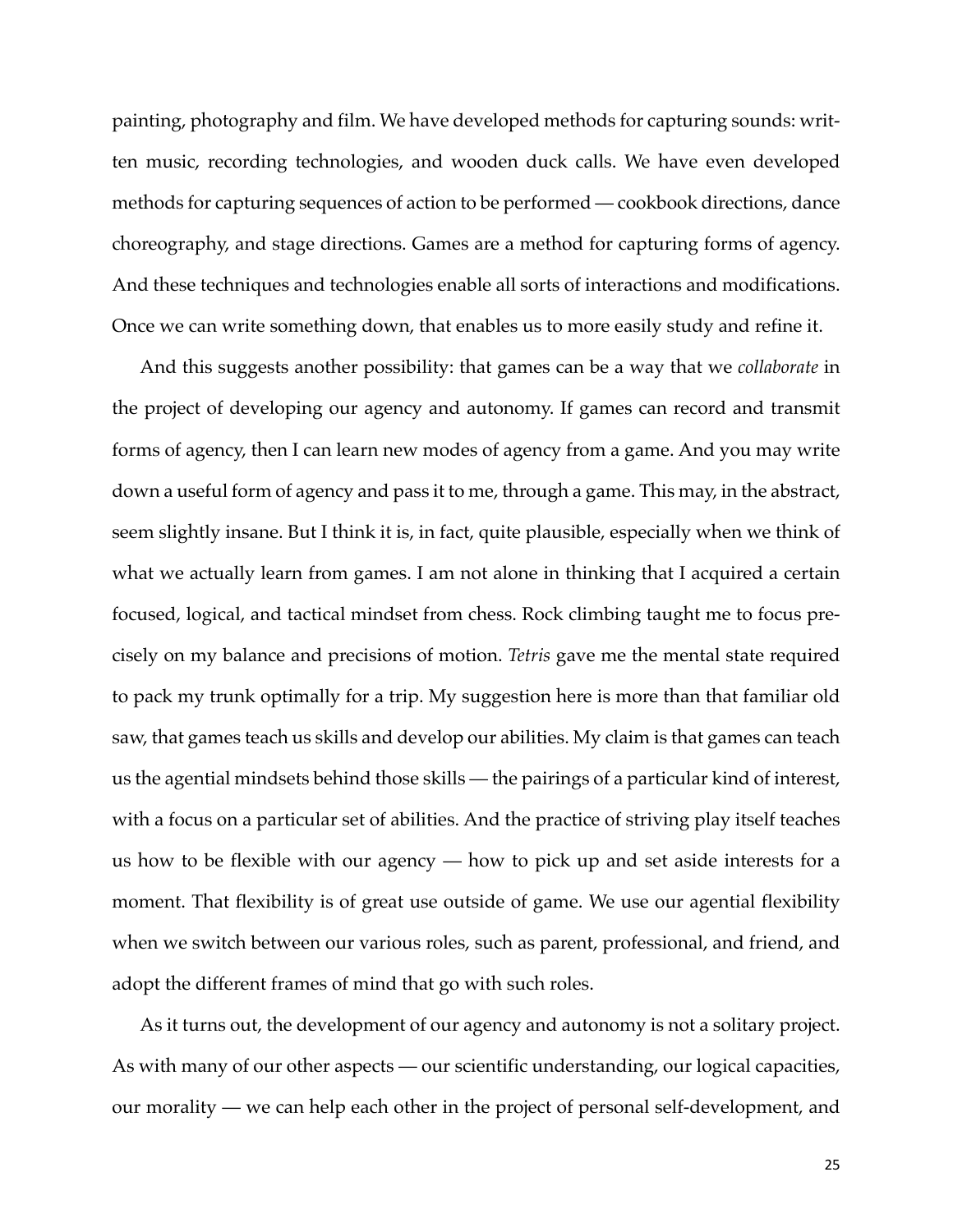we often do so, not just in person, but through artifactual vessels. And games are an artifactual vessel with which we can communicate modes of agency. The games that we have made constitute a library of agency, in which we have recorded a vast variety of different forms of agencies, and which we can use to explore different ways of being an agent. And it is our capacity to submerge ourselves in alternate agencies that makes it possible for us to use this library.

#### **Games and artificiality**

But games also offer one more promise. They can function as a refuge from the inhospitality of ordinary life. In practical life, the world is mostly fixed and our values relatively inflexible. Most of us cannot help but desire company, food, success. The recalcitrant world and our inflexible values generate certain obstacles. These are not the obstacles we wanted to struggle against, but they are the ones we must overcome, in order to get what we want. So we must try to sculpt ourselves and our abilities to fit the needs of the world. The world tells us we must eat, so we must find a job and pretend to ourselves that we enjoy it. The world tells us that we must find romantic partners, so we learn to be witty, or at least to make to make a decent online dating profile. The world tells us that, if we wish to be professional philosophers, we must grade an endless sea of student papers, no matter how mind-numbing we find the task. So we put nose to grindstone and force our way through.

In games, on the other hand, we sculpt for ourselves exactly the kind of practical activity which we wish to engage in. We pick the goals, ability, and a world. In games, our abilities can precisely suit the challenges we are presented with. In *Super Mario Brothers*, we are given the ability to run and jump, and a world full of chasms to jump over and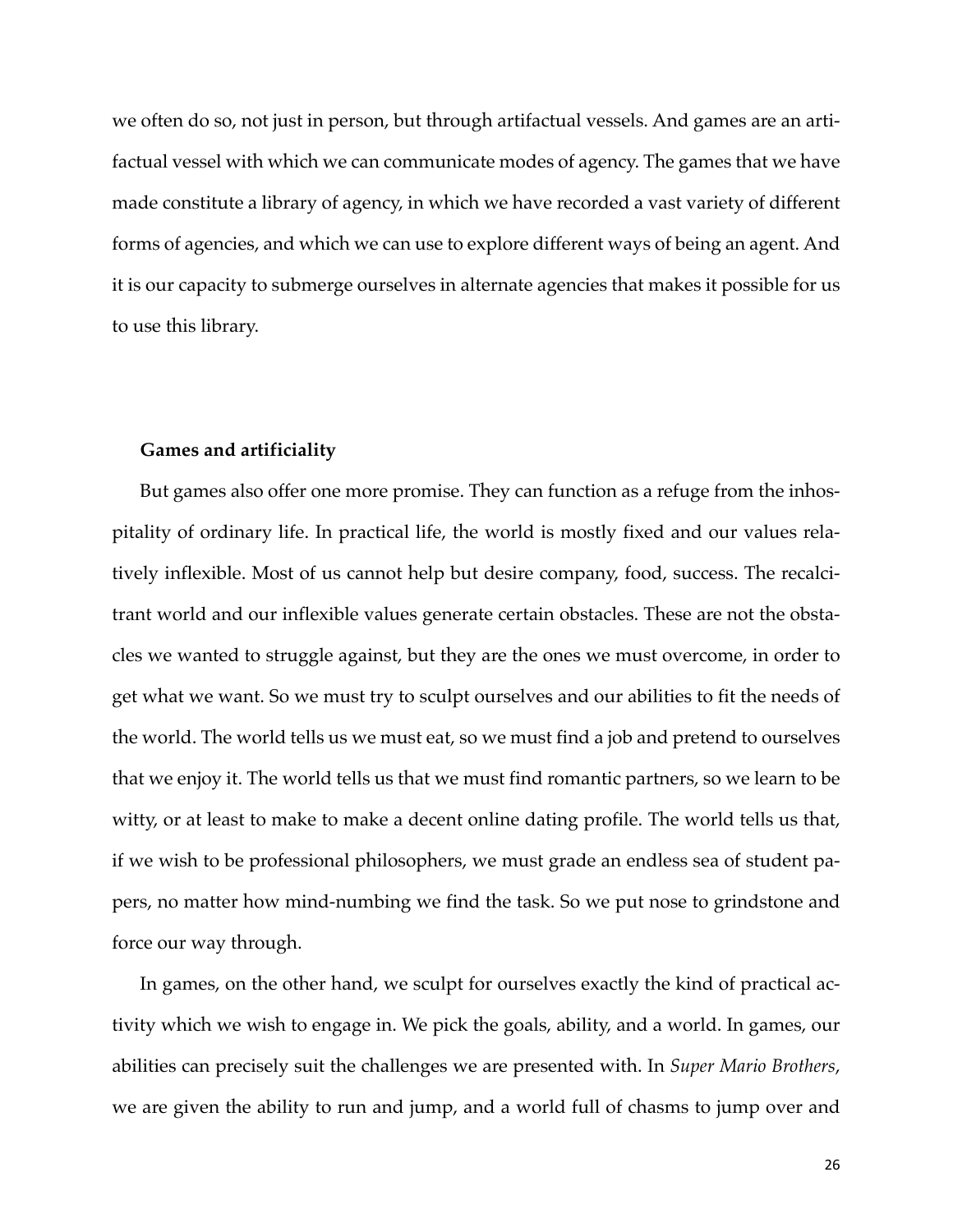monsters to jump upon. What's more, our jumping abilities and speed in *Super Mario Brothers* are just barely enough to cope with the chasms and monsters we face. The chess knight's strange leaping movement is just what we need to break through our opponent's defenses. In games, we are given not only the right kind of abilities, but just barely enough of them — which creates drama and interest. And not only do the abilities fit, but their exercise is often pleasurable and interesting and exciting, at least when we've found the right game for our tastes.

How unlike our own dreary world this is! Our abilities sometimes fit our goals in the world, but so often they do not. We want to invent a cure for cancer, but lack the capacities to do it. We wish to help these students learn to write better, but the process is boring and mind-numbing and provokes occasional thoughts of suicide — or at least throwing it all in and becoming a lawyer instead. We do not fit this world comfortably. The obstacles in our path are often intractable, exhausting, or miserable. Games can be an existential balm for our practical unease with the world. In games, the problems can be right-sized for our capacities, our in-game selves can be right-sized for the problems, and the arrangement of self and world can make solving the problems pleasurable, satisfying, interesting, and beautiful.

Even with our opponents, there is a harmony. In a good game, our opponent's attempts to harm us may, in the right circumstances, actually be channeled so as to create experiences we value. In ordinary life, social attacks and financial attacks are usually painful and unpleasant. They are to be survived and gotten over, but rarely can they be enjoyed. But games are often designed such that your attacks on me are channeled into interesting obstacles for me to overcome. Even our motivations can be curiously harmonized, even if we are at each other's throats. Outside of games, much of the pain and difficulty of social life with others arises from the dizzying plurality of values. Each of us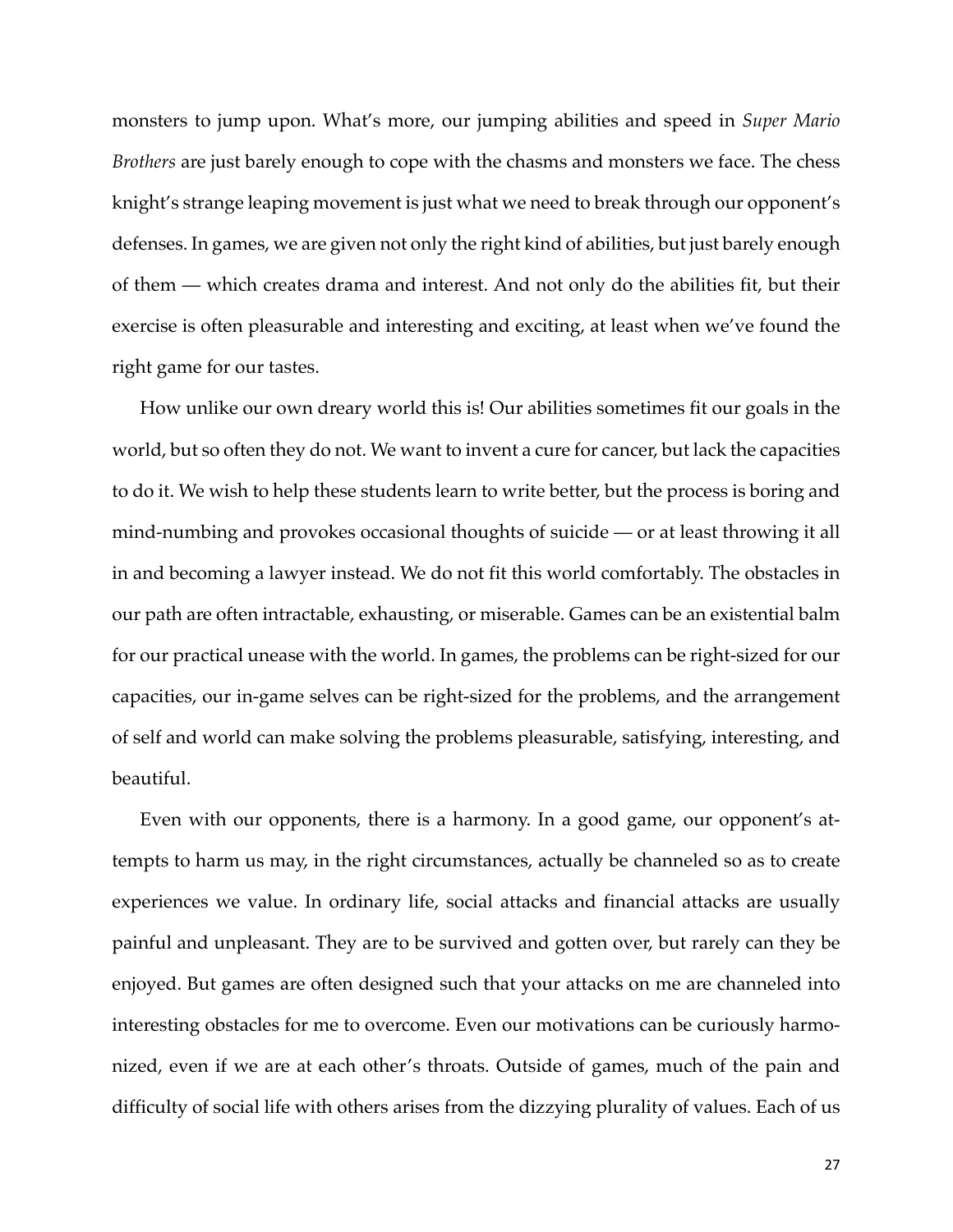cares about different things; trying to mesh the plurality of disparate values into livable communities is incredibly difficult.

In games, values are usually singular and shared. In games, each person is a simplified agent. And in most cases, competing agents are pursuing the same goal. When we are playing tennis, I do not have to cope with subtle differences between your and my view of the good. You and I are after exactly the same thing: points and victory. It is not that we are cooperating, exactly — but we are motivationally coherent to one another. In some sense, the motivational world described by traditional economics — one in which identically motivated rational actors compete with one another — is false of the actual world, but true of game worlds. When games work, they can sometimes present us with the world as we wish it would have been. The worlds of games are harmonious and interesting worlds, where even our worst impulses are transformed into the pleasure of others. In ordinary life, we must build practical activities and relationships from gears that were never made to fit. But in games, we can machine all the gears to fit from the start.

And this, I suspect, is both the great promise and the great threat of games. Games can offer us a clarifying balm against the vast, complicated, ever-shifting social world of pluralistic values; and an existential balm against our internal sense that our values are slippery and unclear. In games, values are clear, well-delineated, and typically uniform between all agents. But this also creates a significant moral danger from games — not just from graphically violent games, but from all games. This is the danger of exporting to back to the world a false expectation: that values are should be clear, well-delineated, and uniform in all circumstances. Games threaten us with a fantasy of moral clarity.

The positive part of my view might seem rather familiar. Jane McGonigal makes a similar point in her argument for making our lives more game-like. The world wasn't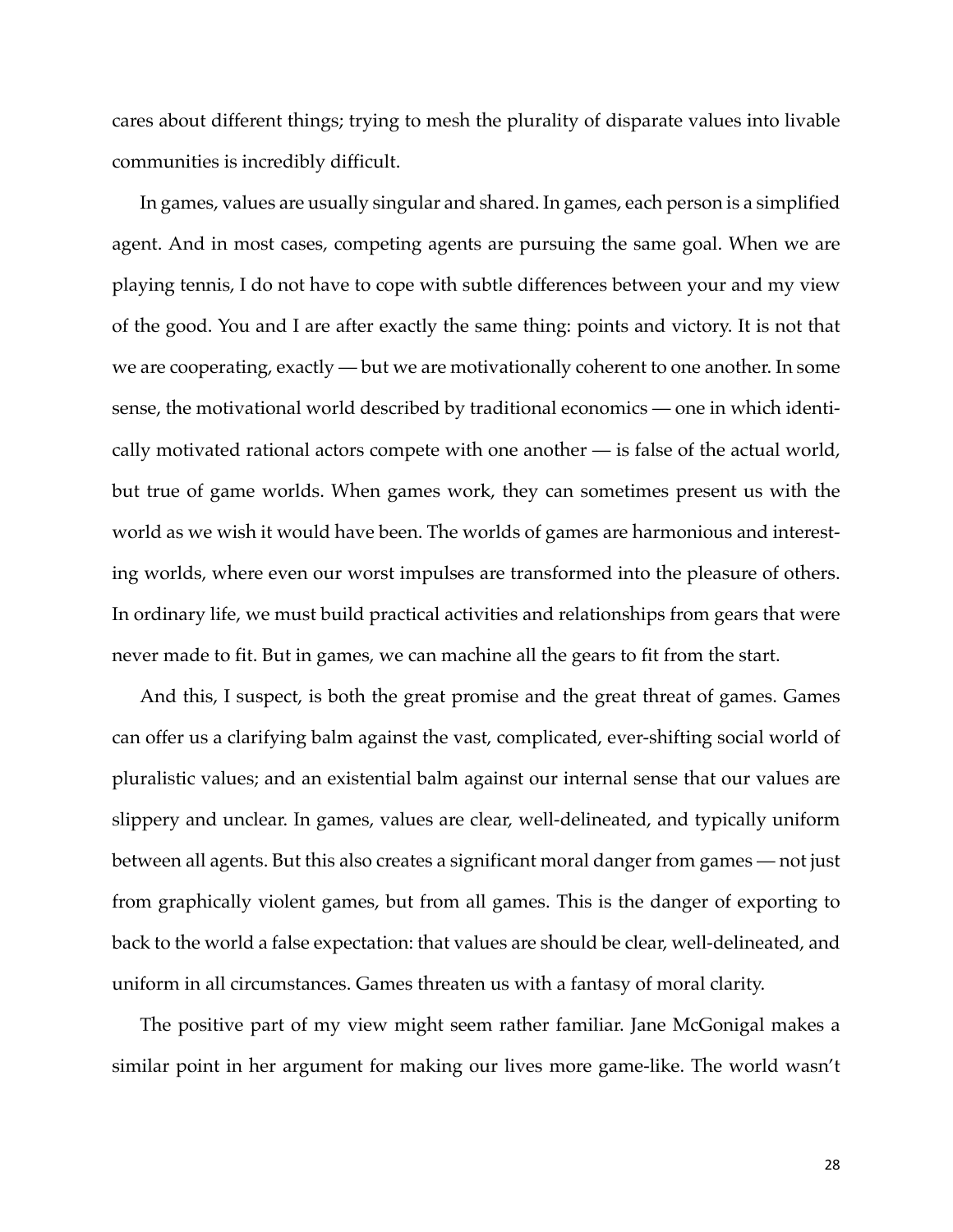made to fit us, she says, but games can be made to fit. Playing games is far more pleasurable; our motivations in games are more potent. Thus, concludes, McGonigal we should try to make life more like a game, by gamifying our work, our chores, and our education. We should fill our life with leaderboards, rankings, and badges, and fill our work with carefully engineered gamified systems, in order to make our work and educational lives more pleasant (McGonigal 2011).

But this mistakes how peculiar game values are. We can tailor our struggles in games precisely because our game ends are disposable. But when we try to make the rest of life like a game, we will need to adapt our enduring ends to make the struggle more pleasurable and satisfying. But when we do that — when we instrumentalize our enduring ends as if our life were a game — we court disaster. When we gamify our ordinary life, we will be tempted to shift and simplify our ends for the sake of the struggle — but then we will no longer aiming at the same target. Games can be safely tailored precisely because they are games.

Games involve taking on temporary ends and submerging ourselves in alternate agencies. And, like any other form of art, exactly the features that make games potentially valuable, also make them potentially dangerous. Games are the art form of agency, and it is in their use of agency where we will find both a great promise and a significant threat.

I have sketched in this chapter the broad strokes of my view. The rest of the book will explore, in greater detail, many of these arguments and possibilities.

In Part I, I'll focus on the motivational structure of game-play. First, in Chapter 2, I'll defend the possibility of striving play against skeptics. In Chapter 3, I'll explore our ca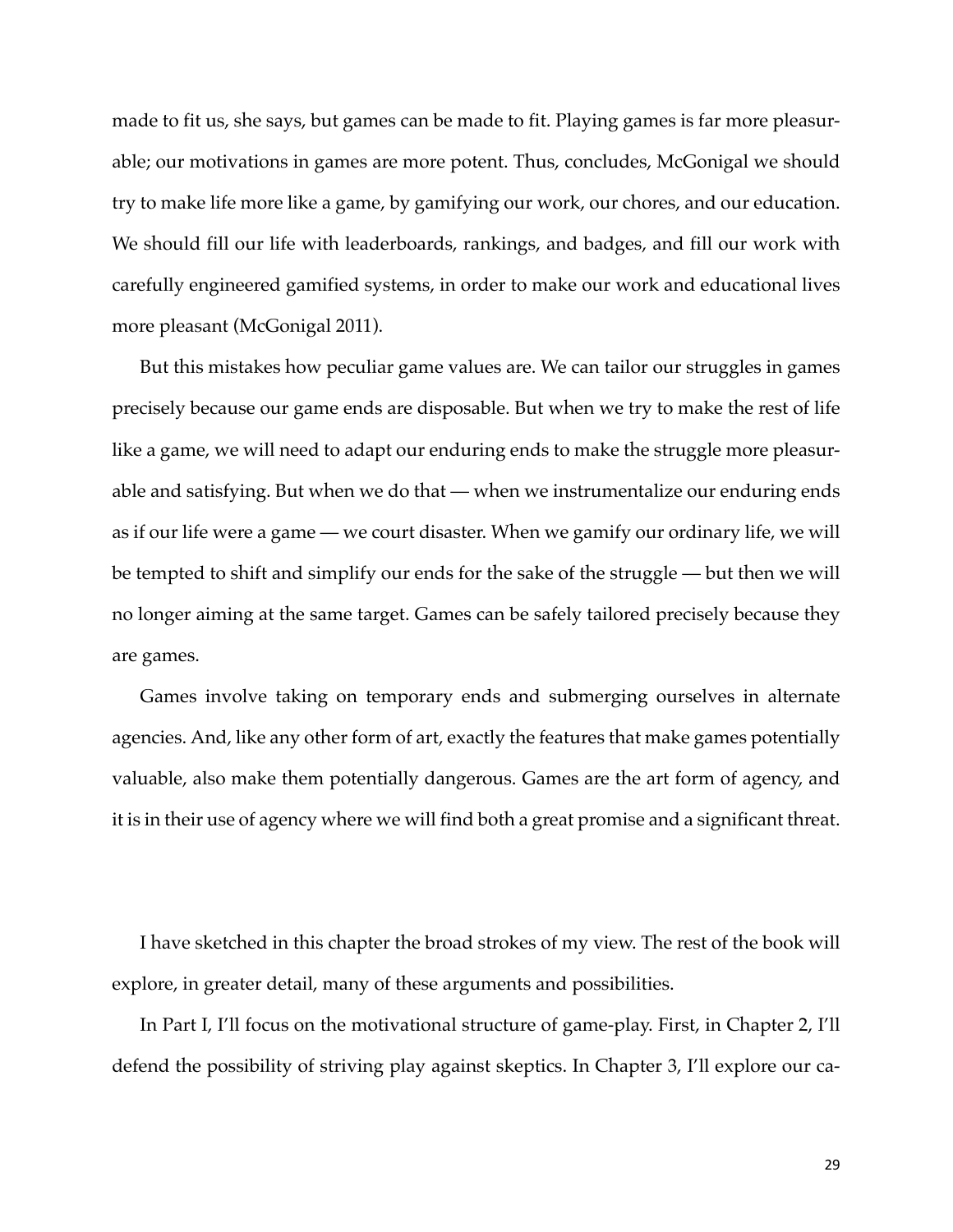pacity for submerging ourselves in alternate agencies, and our ability to forget our enduring ends for the span of the game. And I draw lessons for philosophical agency and practical reasoning from the fact that we can play games. Together, these two chapters are the heart of my theoretical account of the motivational structure of game play. They are the core of my philosophical account of the distinctiveness of game play. They are the philosophically densest chapters, but also the heart of the story.

In Chapter 4, I'll argue that games can play a special role in our development of our own agency and autonomy. Games can communicate modes of agency. And, when we play games, we can learn new modes of agency. Games can constitute a *library of agencies*, and we can use that library to grow.

In Part II, I'll focus on games as an art form. First, in Chapter 5, I'll explore the aesthetics of agency. Beauty is not just confined to sunsets and symphonies; our own actions, choices, and decisions can also have their own kind of beauty. I'll also defend the aesthetics of agency against the worries that aesthetic experience is essentially incompatible with practical and instrumental states of mind.

In Chapter 6, I'll argue that games are significantly like traditional art works in some very important ways. Most importantly, games involve socially-maintained prescriptions for attention — they are a way of framing certain parts of the world for our appreciation. Games are a way of aesthetically framing our own practical activity.

In Chapter 7, I'll look at how games are distinctive as an art form. Unlike most traditional arts, the aesthetic qualities of a game arise, not in the artifact itself, but in the activity of the player. Thus, the aesthetic qualities of games are significantly distanced from the designer and the game itself. Thus, the game designer must cope with a distinctive artistic difficulty: they must achieve their aesthetic effects through the agency of the player.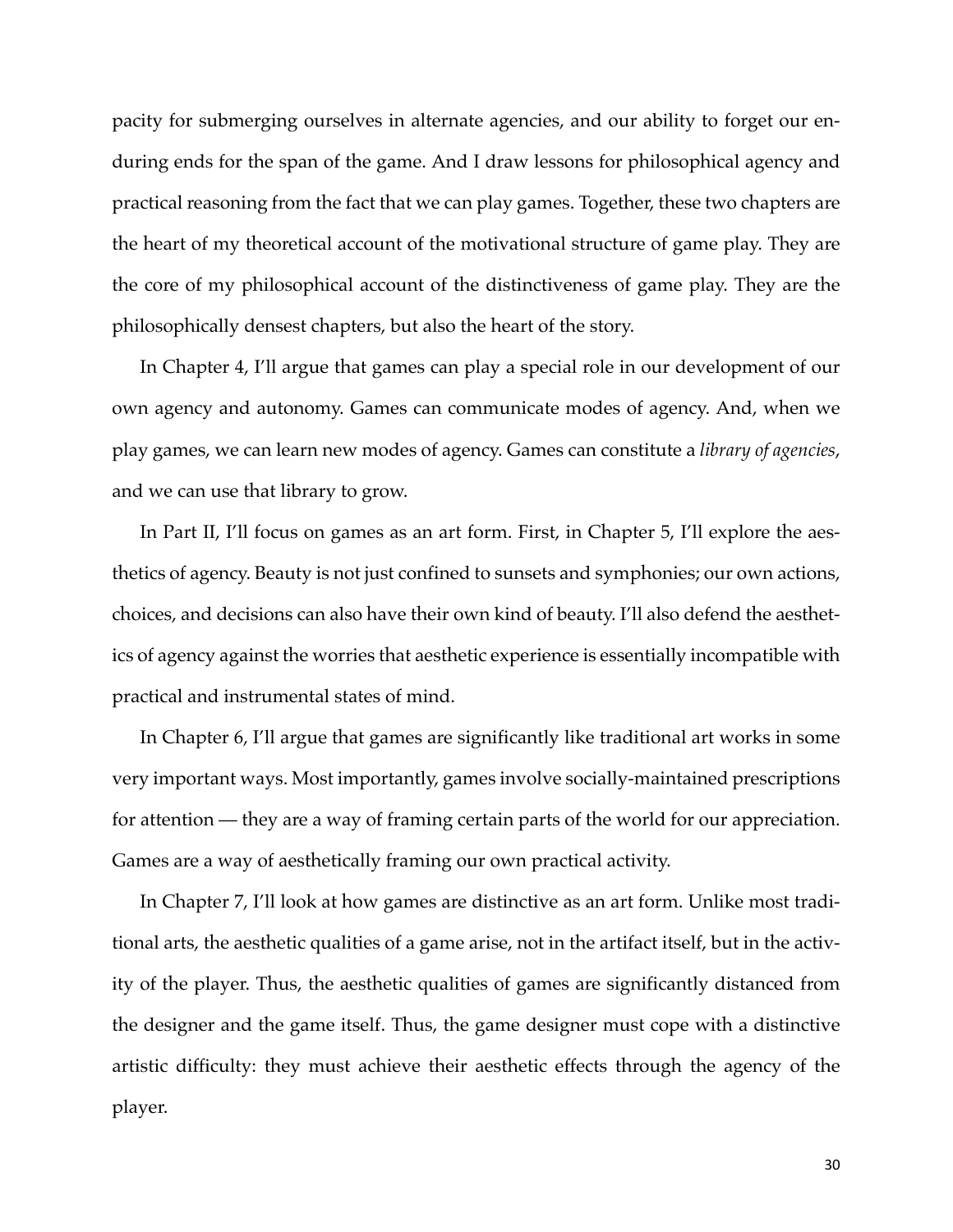In Part III, I'll focus the social and moral consequences of the agential manipulations of games. First, in Chapter 8, I'll argue that games not only work in the medium of agency, but also in the medium of sociality. Games arrange social relationships and create social patterns through their use of the agential medium. And in doing so, they can achieve some very remarkable effects, like transforming competition into cooperation.

In Chapter 9, I'll worry about a distinctive danger of the agential medium. Games might threaten our autonomy if we do not properly manage the transition back to nongame life. Games may foster the expectation that values be clear, simple, and easily stated — that our goals be obvious and measurable. Games may present a fantasy of moral clarity. And in Chapter 10, I'll argue that aesthetic striving play might offer us some protection against the fantasy of moral clarity.

One last word of warning: my discussion will involve a fairly large number of indepth case studies of particular games — far more than one might usually find in a work of academic philosophy, even one in aesthetics. This is due, in part, to the relative novelty of trying to present a unified account of the art form across a broad variety of games. My account will include computer games, team sports, solo sports, board games, card games, party games, tabletop role playing games, and live action role-playing games. Much of the recent discussion of games as an art form has focused fairly narrowly on a very small set of games: computer games, and mostly single-player computer games, often with a strong narrative component. I wish to broaden the focus. Unfortunately, there is no established canon of games that I can depend on the reader to be familiar with. My case for depends on the reader's seeing the extraordinary variety of ways that games make use of the medium of agency. So, if you'll bear with me, I think it very important to describe, in loving detail, a fair number of games. And I hope that the reader, if sufficiently interested, will also seek out and play some of these games. I have played all of the games I mention